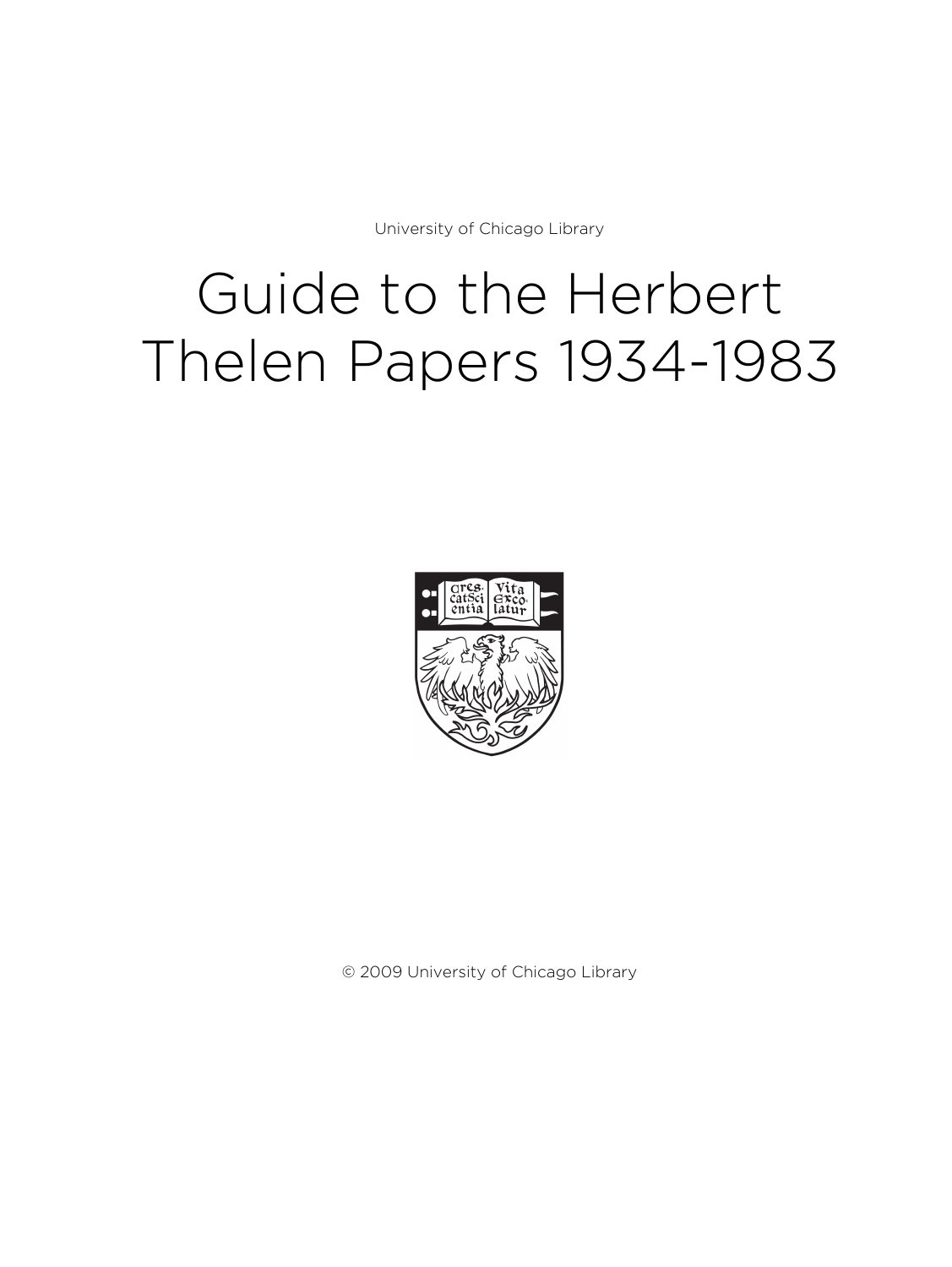# **Table of Contents**

| Descriptive Summary                                                 |    |
|---------------------------------------------------------------------|----|
| Information on Use                                                  | 3  |
| Access                                                              | 3  |
| Citation                                                            | 3  |
| <b>Biographical Note</b>                                            | 3  |
| Scope Note                                                          | 4  |
| <b>Related Resources</b>                                            | 5  |
| Subject Headings                                                    | 5  |
| <b>INVENTORY</b>                                                    | 5  |
| Series I: Personal and Biographical                                 | 5  |
| Series II: University of Chicago Education Department               | 6  |
| Series III: National Institute of Mental Health Project             | 6  |
| Series IV: ALP (Authenticity, Legitimacy, Productivity) Ethos Study | 16 |
| Series V: Other Studies                                             | 26 |
| Series VI: Research and Writing                                     | 27 |
| Subseries 1: Writing by Thelen and Research Materials               | 27 |
| Subseries 2: Writing by Others                                      | 41 |
| Series VII: Oversize and Audiovisual Materials                      | 43 |
| Series VIII: Restricted Materials                                   |    |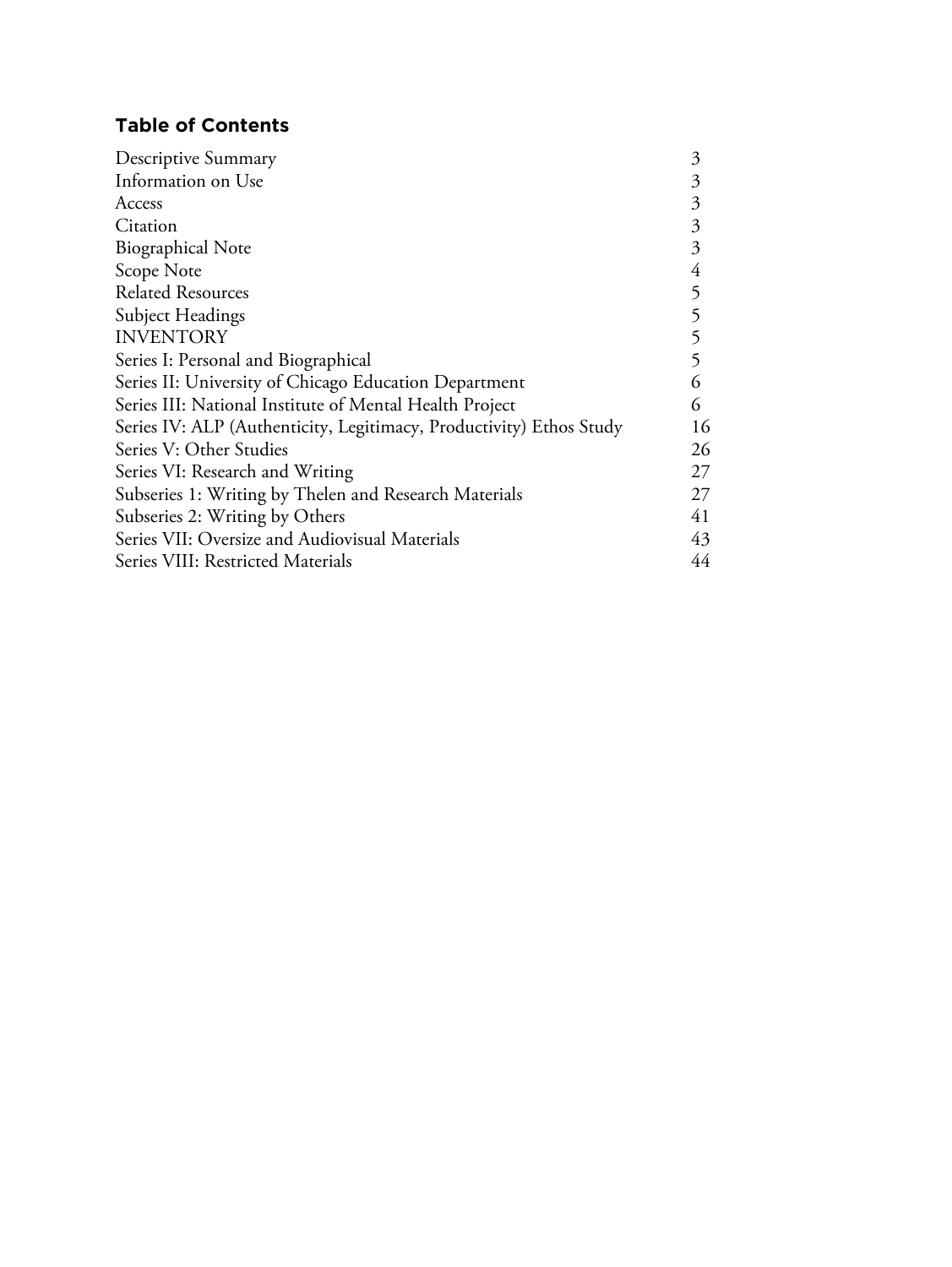# **Descriptive Summary**

| <b>Identifier</b> | <b>ICU.SPCL.THELENH</b>                                                                                                                                                                                                                                                                                                                                                                                        |
|-------------------|----------------------------------------------------------------------------------------------------------------------------------------------------------------------------------------------------------------------------------------------------------------------------------------------------------------------------------------------------------------------------------------------------------------|
| <b>Title</b>      | Thelen, Herbert. Papers                                                                                                                                                                                                                                                                                                                                                                                        |
| Date              | 1934-1983                                                                                                                                                                                                                                                                                                                                                                                                      |
| <b>Size</b>       | 27.25 linear feet (45 boxes)                                                                                                                                                                                                                                                                                                                                                                                   |
| <b>Repository</b> | Special Collections Research Center<br>University of Chicago Library<br>1100 East 57th Street<br>Chicago, Illinois 60637 U.S.A.                                                                                                                                                                                                                                                                                |
| <b>Abstract</b>   | Herbert Thelen (1913-2008). Professor of Education at the University of<br>Chicago, researcher in group dynamics and behavioral science. The Thelen<br>Papers contain manuscripts, notes, research materials, and records from<br>studies conducted by Thelen. Also included are a small amount of personal<br>and biographical material and correspondence, as well as photographs and<br>several filmstrips. |

### **Information on Use**

### **Access**

Series VII includes evaluative student materials that are restricted until 2049, as well as biographical information about study subjects that is restricted until 2047.

Audio visual material in the collection does not have access copies for research use. Please consult with staff before requesting these materials.

The remainder of the collection is open for research.

# **Citation**

When quoting material from this collection, the preferred citation is: Thelen, Herbert. Papers, [Box #, Folder #], Special Collections Research Center, University of Chicago Library

# **Biographical Note**

Herbert Thelen was born in 1913 and grew up in Berkeley, California. He was married to Leonora Elizabeth Knox from 1937 until her death in 1977, and married to Sophia Lazarus from 1977 until her death in 2004. He had two children, David and Marian. He died in Laguna Woods, California in 2008.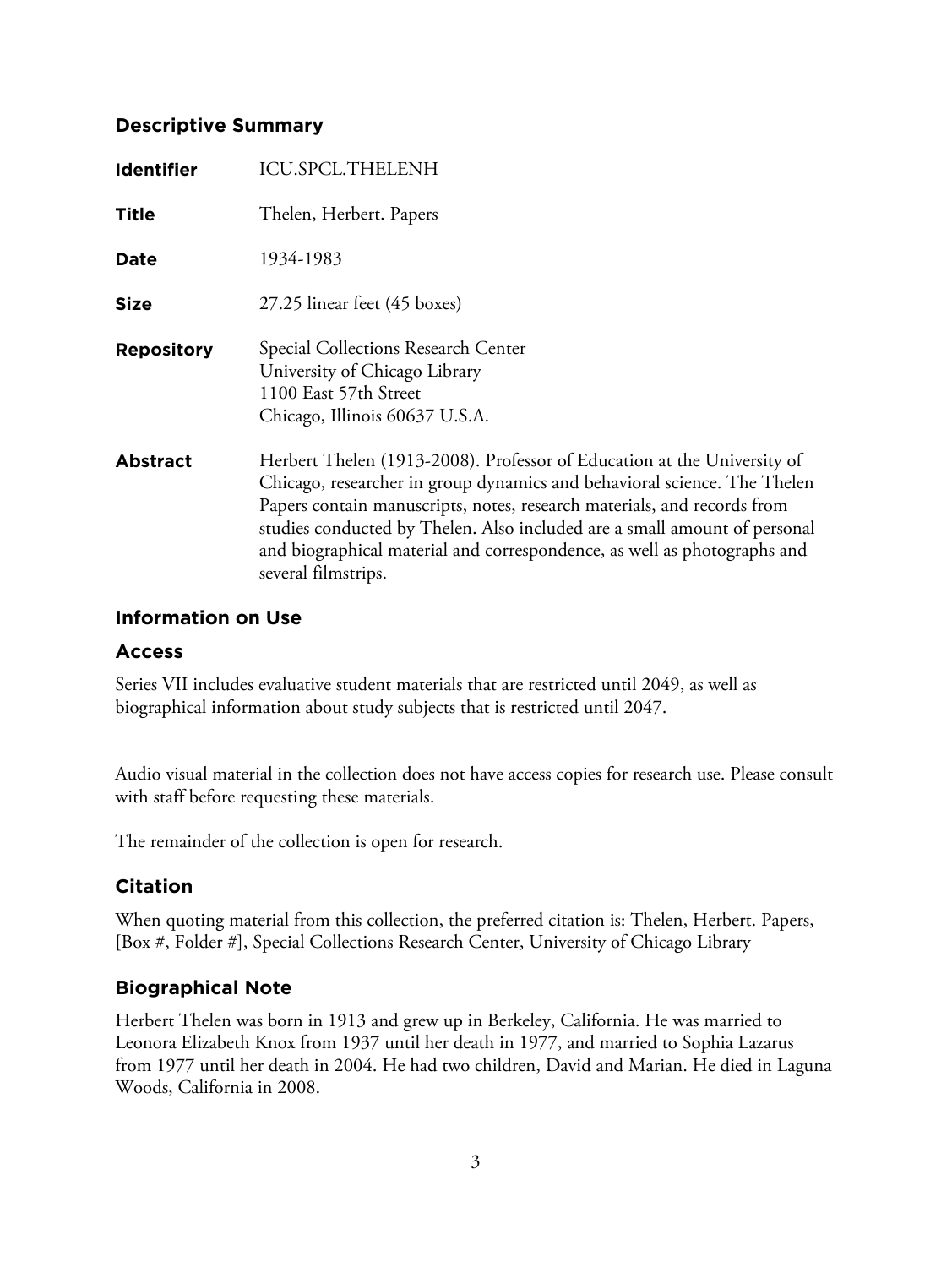Thelen graduated from the University of California, Berkeley in 1934 with a B.A. in chemistry and went on to earn an M.A. in chemistry from Berkeley in 1938. Before coming to the University of Chicago, he taught high school in Oakland, California and was a chemistry instructor at Oklahoma A&M College. He received a Ph.D. in Education from the University of Chicago in 1944, and was a faculty member in the Education department from 1945 until his retirement in 1979, serving as Chair of Educational Psychology. In his research, Thelen worked to integrate behavioral science with the process and practice of education. His work was especially influential in the field of group dynamics, and he conducted two major studies of school children exploring group dynamics in the classroom. He also designed a laboratory to study students from the University's Laboratory Schools, which operated on the fourth floor of Blaine Hall. His research formed the basis of five books: Dynamics of Groups at Work, Emotional Dynamics and Group Cultures, Education and the Human Quest, Classroom Grouping for Teachability and The Classroom Society.

Thelen was also involved in the greater Hyde Park community, helping to develop the Hyde Park-Kenwood Community Conference as well as neighborhood block groups. He received the Mayor's Commission on Human Relations annual award in 1951 for his work.

# **Scope Note**

The Herbert Thelen Papers are comprised chiefly of research materials and writing by Thelen, primarily related to his studies of classroom settings and of group dynamics among students. Series I contains a small amount of personal and biographical material, including his professional vitae and a few items of memorabilia. Series II contains memos and some records from the University of Chicago Education department, where Thelen was appointed from 1945 to 1979.

Series III contains extensive records from a project Thelen directed under the auspices of the National Institute for Mental Health. This study addressed group dynamics and interpersonal relations among elementary and high school aged children. Thelen and his research assistants ran "human relations" groups at the University Laboratory Schools, Scott School, and Raymond School. Records from this project include photographs, narrative reports, meeting notes, miscellaneous teaching and testing tools, and published and unpublished articles and book manuscripts based on the study written by Thelen and his students.

Series IV contains records from Thelen's Authenticity-Legitimacy-Productivity Study, which was conducted at a number of high schools in the Chicago area. These records include data and narrative reports, articles, testing tools and various templates for gathering data. Also included are some comparative research materials and a small amount of correspondence. Included in both Series III and IV are copies of funding and grant proposals and reports for these studies.

Series V contains records from several other, smaller studies directed by Thelen, including studies conducted for the United States military, a high school in Oakland, California, and an early study conducted at the Laboratory School. Series VI contains research materials and writing unrelated to these studies or to the projects in Series II and IV. Subseries I contains published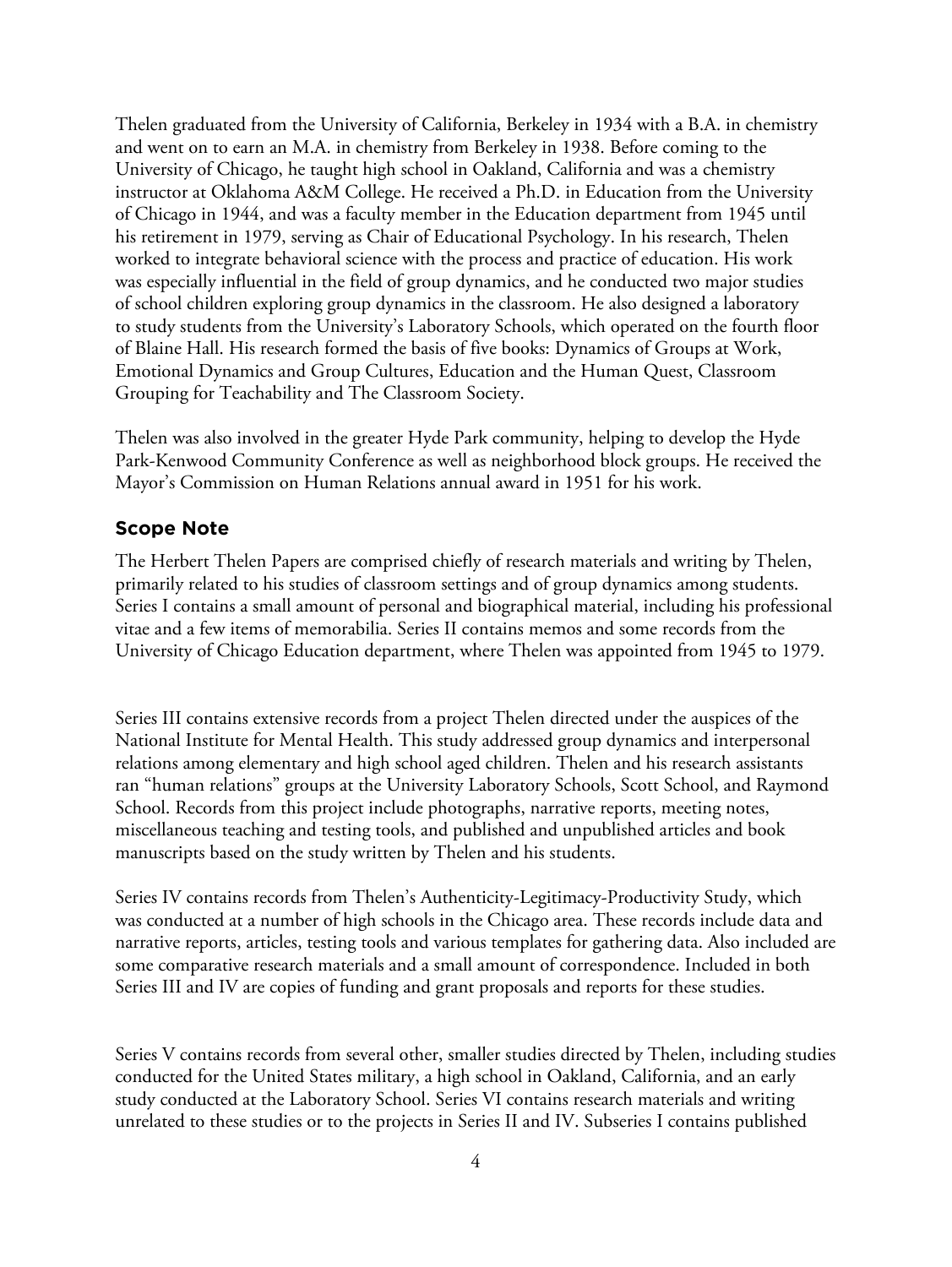and unpublished writing by Thelen on a variety of subjects, spanning from 1934 to 1983, as well as research notes. Subseries II contains work by other writers, spanning from 1942 to 1978.

Series VII contains oversize and audiovisual material, including photographs, charts from the NIMH study, manuscript drafts, audio records, classroom activity materials, filmstrips, and components for a "teaching machine." Series VIII contains restricted materials.

# **Related Resources**

The following related resources are located in the Department of Special Collections:

http://www.lib.uchicago.edu/e/spcl/select.html

### **Subject Headings**

- Thelen, Herbert Arnold, 1913-
- University of Chicago. Dept. of Education
- University of Chicago. School of Education
- University of Chicago. Laboratory Schools
- National Institute of Mental Health (U.S.)
- •
- •
- Education
- Behavioral sciences

### **INVENTORY**

#### **Series I: Personal and Biographical**

```
Box 1
Folder 1
   Vitae and PhD schedule, 1941-1943, 1948-1949, 1964
Box 1
Folder 2
   Faculty appointment contracts, 1946-1977
Box 1
Folder 3
   Yearly activity reports and course offerings, 1948-1976
Box 1
Folder 4
   Book contracts, 1953, 1962
Box 1
Folder 5
   Miscellaneous correspondence and memorabilia, 1961,1982
Box 1
Folder 6
   Family budget books, 1948-1950
```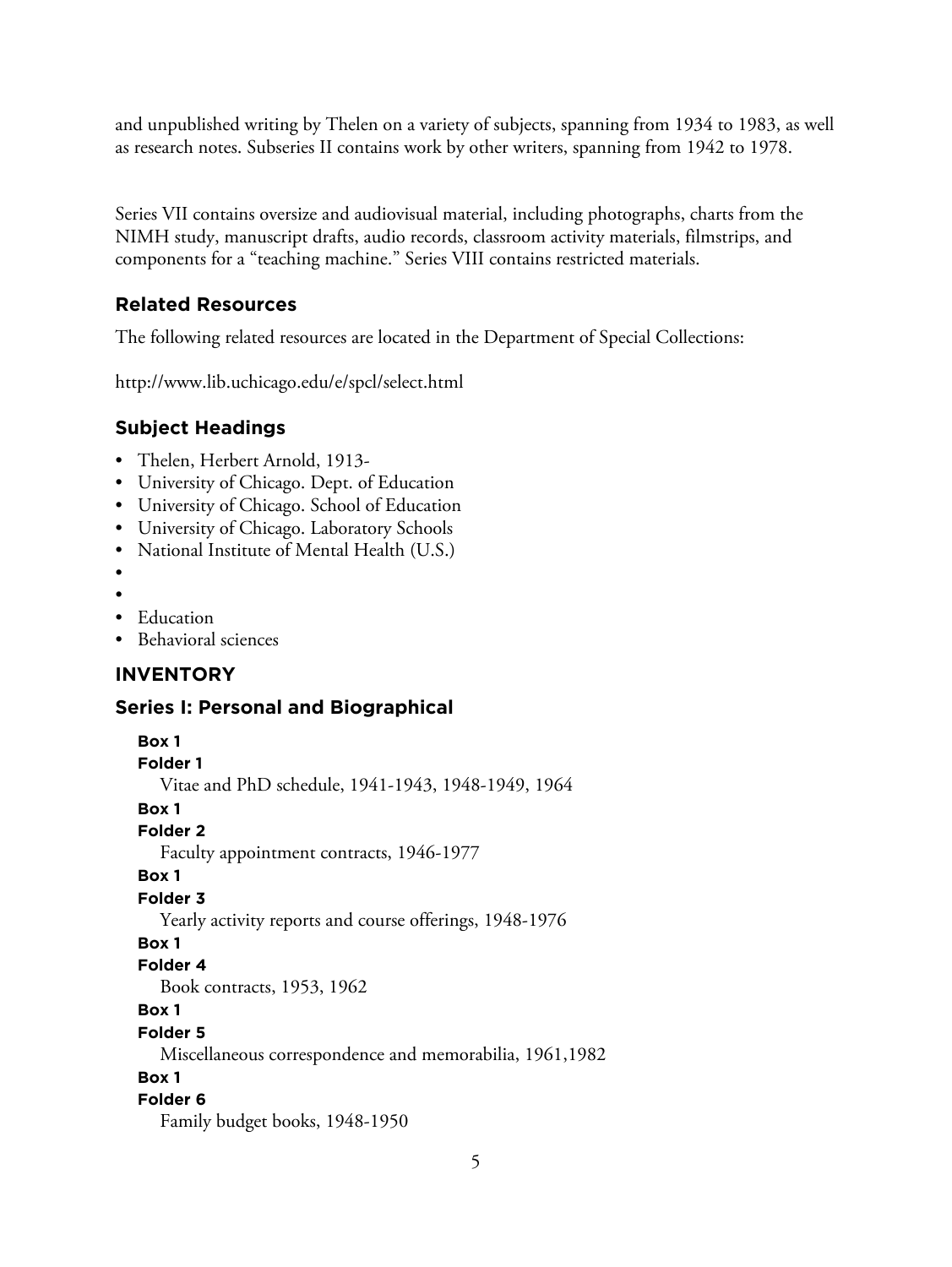**Folder 7**

Diploma, Janet Thelen, University High School, 1959

# **Series II: University of Chicago Education Department**

# **Box 1**

### **Folder 8**

Education department memos, 1946-1952

### **Box 1**

### **Folder 9**

Education department committee, Learning Pathways, memos, 1962-1963

### **Box 1**

### **Folder 10**

Education at Chicago, Department and Graduate School of Education, University of Chicago, autumn 1973

# **Box 1**

# **Folder 11**

Chicago Today, vol. 2, no. 1, spring 1965

### **Box 1**

### **Folder 12**

"Educational Psychology for Teacher Trainers," report on Education 202, 1964

# **Box 1**

# **Folder 13**

Dissertations, 1902-1970

### **Box 2**

### **Folder 1**

Conference, "Learning by Teaching: The Helping Relationship in the Classroom," July 1968

# **Box 2**

# **Folder 2**

Correspondence with National Training Laboratories, March 1963

# **Box 2**

### **Folder 3**

Activities for workshop classes, 1961, undated

# **Series III: National Institute of Mental Health Project**

# **Box 2**

# **Folder 4**

Proposals, contracts, and summaries, 1964 - 1968

# **Box 2**

# **Folder 5**

Correspondence with Eli Bower, Research Utilization Branch

# **Box 2**

### **Folder 6**

"Manual for Observers, University of Chicago NIMH Project: Use of Small Groups to Adapt Problem Children"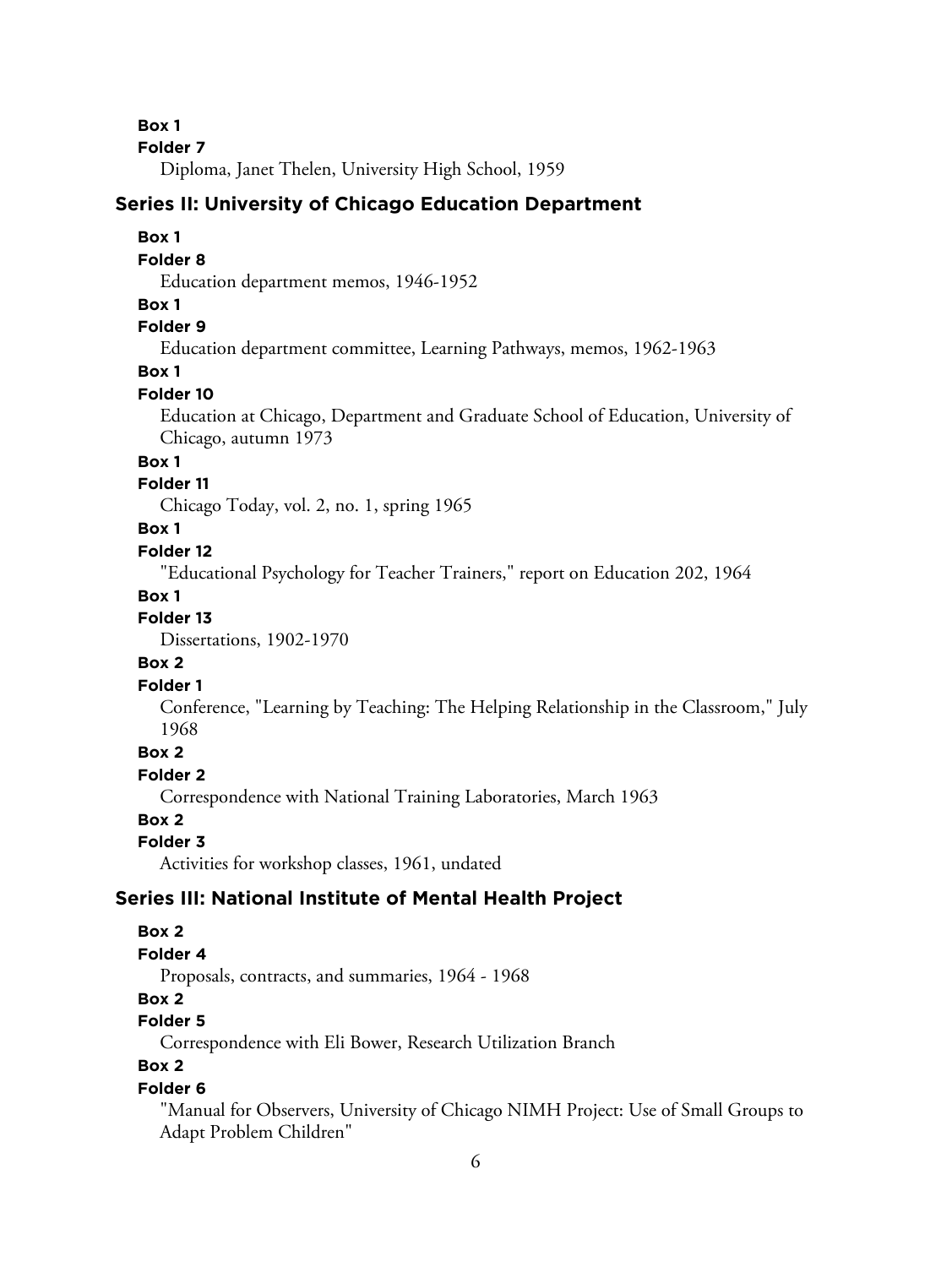**Folder 7**

Unidentified meeting summaries, 1966-1967

# **Box 3**

# **Folder 1**

Staff meeting minutes, December 1965-July 1966

# **Box 3**

# **Folder 2**

Staff meeting minutes, 1965-1966

# **Box 3**

**Folder 3**

Staff meeting minutes, 1966

# **Box 3**

# **Folder 4**

Staff meeting minutes, 1967-1968

# **Box 3**

# **Folder 5**

Charts, reports, notes meetings, 1967, undated

# **Box 3**

# **Folder 6**

Scott School, 5th grade human relations group, meeting summaries, 1965-1966

# **Box 3**

# **Folder 7**

Scott School, 5th grade human relations group, narrative record, 1967

# **Box 3**

# **Folder 8**

Scott School, 6th grade human relations club materials, 1966-1967

# **Box 3**

# **Folder 9**

Scott School, 6th grade human relations group photo record, meetings 1-9, 1966-1967

# **Box 4**

# **Folder 1**

Scott School, 6th grade human relations group photo record, meetings 10-20, 1966-1967

# **Box 4**

# **Folder 2**

Scott School, 6th grade human relations group, meeting summaries, 1966-1967

# **Box 4**

# **Folder 4**

Scott School, 6th grade human relations group, meeting summaries, 1966-1967

# **Box 4**

# **Folder 5**

Scott School, 6th grade human relations group photo record, 1967 - 1968

# **Box 4**

# **Folder 5**

Scott School, 6th grade human relations group photo record, 1967-1968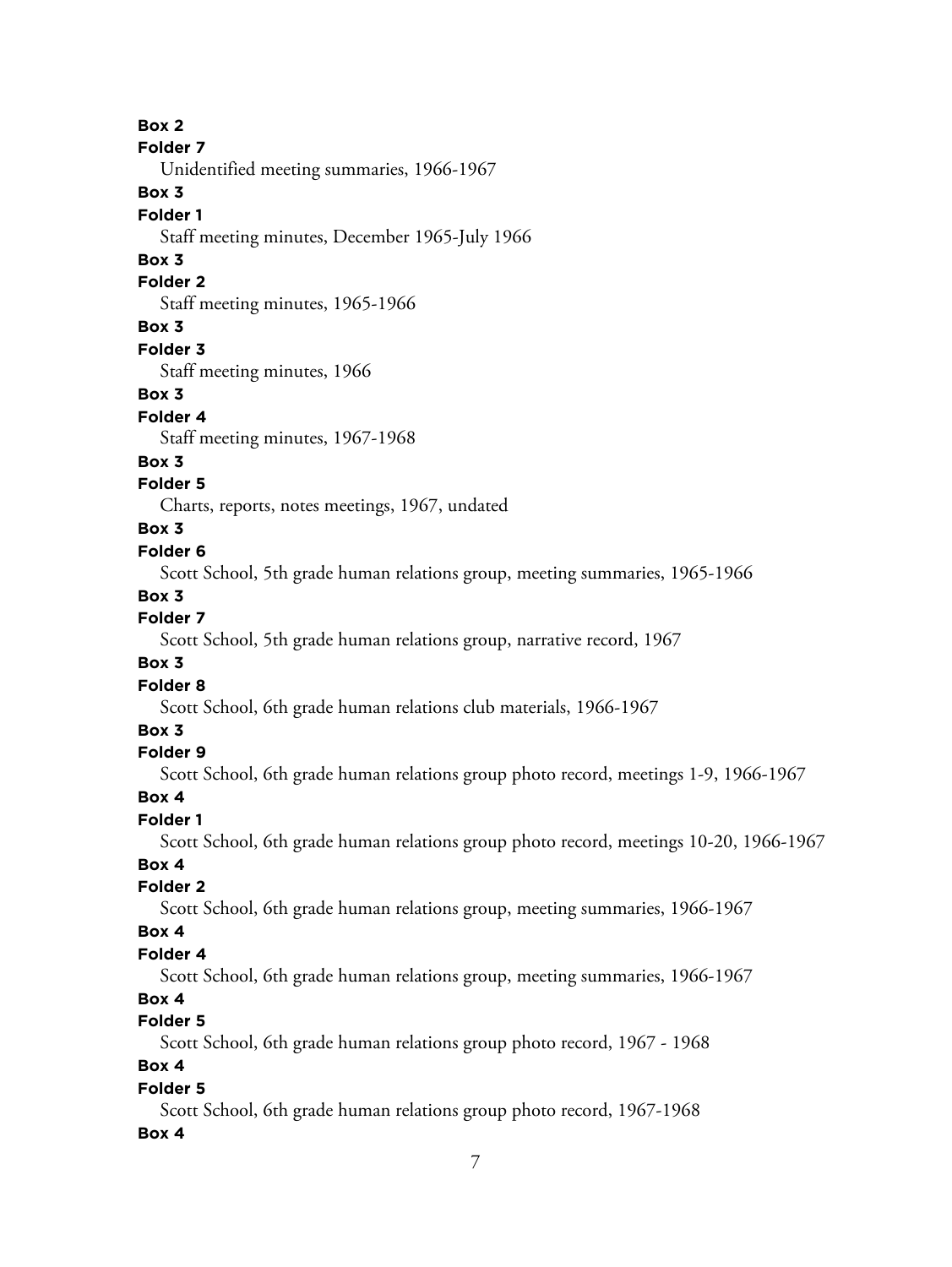Scott School, 6th grade group photo record, 1967-1968

# **Box 5**

# **Folder 1**

Lab School, 5th grade human relations group photo record, 1966-1967

# **Box 5**

### **Folder 2**

Lab School, 5th grade human relations group photo record, 1966-1967

# **Box 5**

# **Folder 3**

Lab School, 5th grade human relations group, meeting summaries 1-4, 1966-1967

# **Box 5**

# **Folder 4**

Lab School, 5th grade human relations group, meeting summaries 5-8, 1966-1967

# **Box 5**

# **Folder 5**

Lab School, 5th grade human relations group, meeting summaries 9-12, 1966-1967

# **Box 5**

# **Folder 6**

Lab School, 5th grade human relations group, meeting summaries 13-18, 1966 - 1967

# **Box 6**

# **Folder 1**

Lab School, 5th grade human relations group, meeting summaries 19-20, 1966 - 1967

# **Box 6**

# **Folder 2**

Lab School, 5th grade human relations group, leader narratives, 1966-1967

# **Box 6**

# **Folder 3**

Lab School, 6th grade human relations group photo record, meetings 1-5, 1966-1967

# **Box 6**

# **Folder 4**

Lab School, 6th grade human relations group photo record, meetings 6-9, 1966-1967

# **Box 6**

# **Folder 5**

Lab School, 6th grade human relations group photo record, meetings 10-12, 1966-1967

# **Box 6**

# **Folder 6**

Lab School, 6th grade human relations group photo record, meeting 13, 1966-1967

# **Box 7**

# **Folder 1**

Lab School, 6th grade human relations group, leader narrative, Myles and Ellen, 1967

# **Box 7**

# **Folder 2**

Lab School, 6th grade human relations group, meeting summaries, Marcia and Tom,1966-1967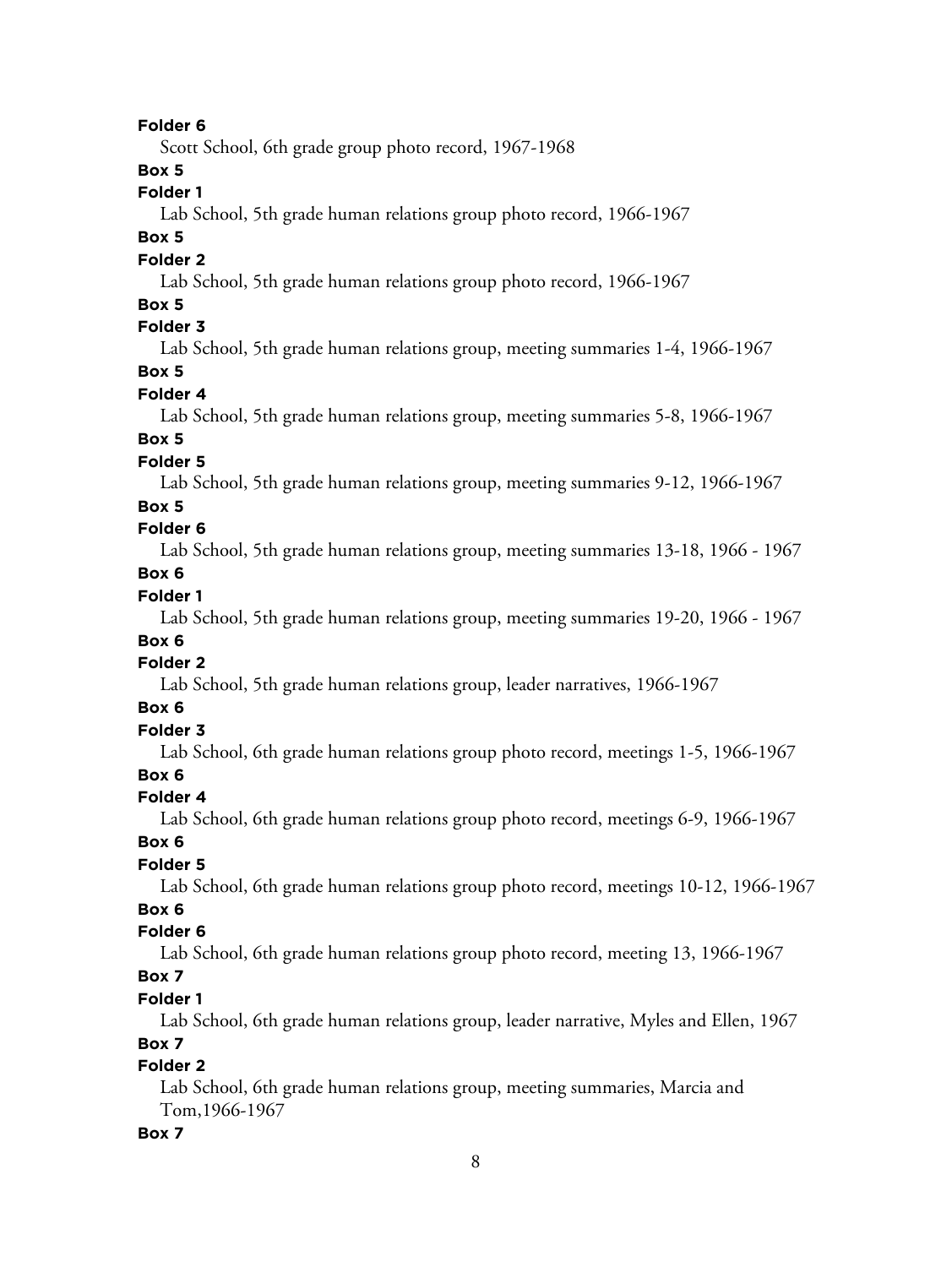Lab School, 6th grade human relations group, meeting summaries, 1965-1966

# **Box 7**

# **Folder 4**

Lab School, 6th grade human relations group, first grade tutoring, 1966-1967

# **Box 7**

### **Folder 5**

Lab School, prefreshmen human relations group, meeting summaries 1 - 5, 1965-1966

### **Box 7**

# **Folder 6**

Lab School, prefreshmen human relations group, meeting summaries 6-8, 1965-1966

# **Box 8**

### **Folder 1**

Lab School, prefreshmen human relations group, meeting summaries, 10-15, 1965-1966

# **Box 8**

# **Folder 2**

Lab School prefreshmen human relations group, meeting summaries, 16-19, 1965-1966

#### **Box 8**

# **Folder 3**

Lab School, prefreshmen human relations group, report by Hawkes and Turner, 1965-1966

# **Box 8**

# **Folder 4**

Lab School, prefreshmen human relations group, report by Hawkes and Turner, 1965-1966

# **Box 8**

#### **Folder 5**

Lab School, prefreshmen human relations group, report by Hawkes and Turner, 1965-1966

# **Box 8**

### **Folder 6**

Lab Schools, training groups, parents' newsletters, 1966

### **Box 9**

# **Folder 1**

Raymond School tutorial project, 1967

# **Box 9**

#### **Folder 2**

Report to Raymond School, undated

# **Box 9**

### **Folder 3**

Photo narrative, "The Story of A Group," Raymond School, 1968

# **Box 9**

# **Folder 4**

"Puppet Play Activity Conducted at the Raymond School," undated

### **Box 9**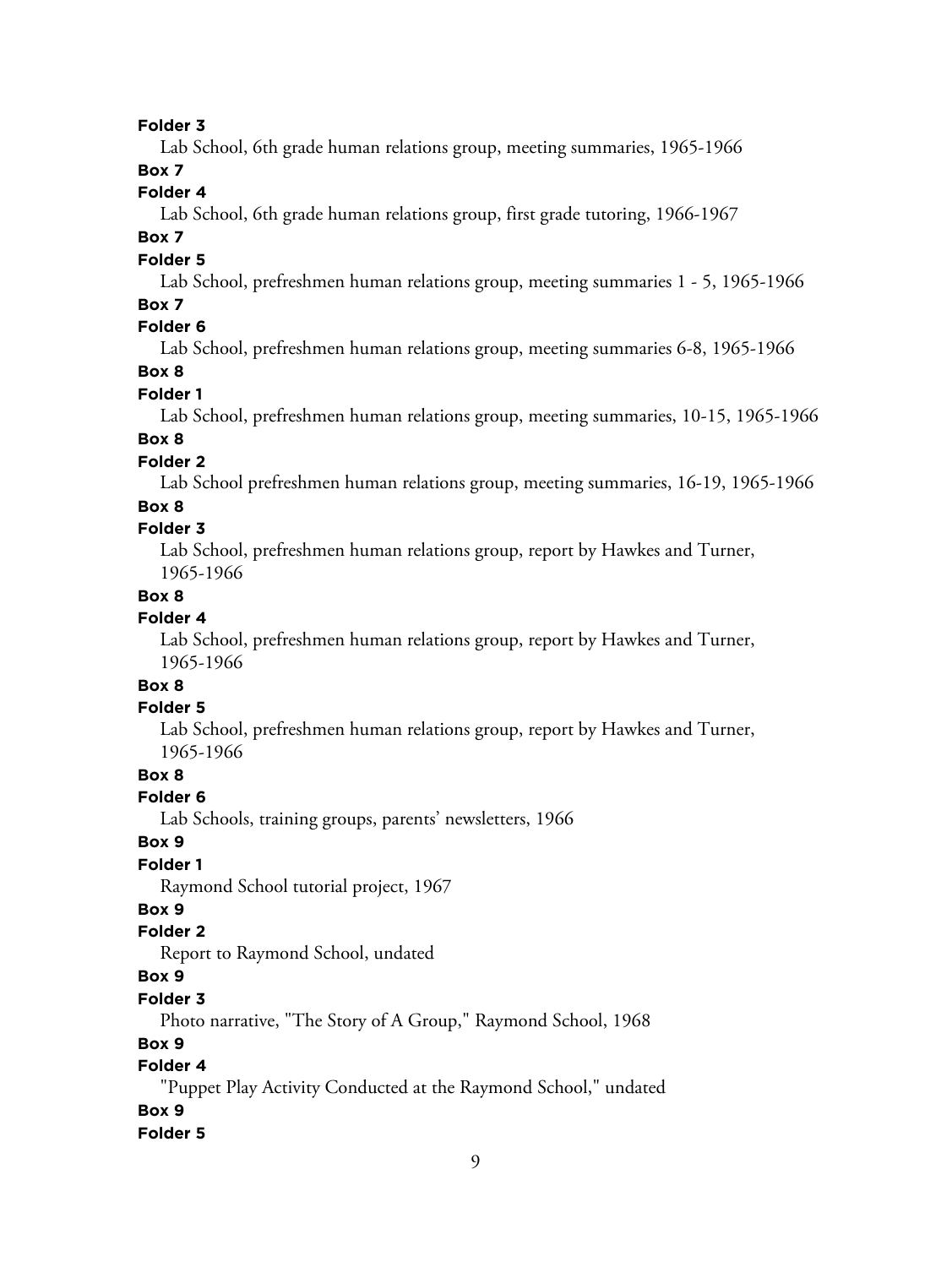"Narrative: The Clicker Factory," Susan Lippert, 1967

**Box 9**

# **Folder 6**

Collaboration between NIMH project and Raymond School, prospectus, undated

#### **Box 9**

# **Folder 7**

Raymond School tutorial project, narrative record and leader notes, spring 1967

# **Box 9**

# **Folder 8**

Raymond School, meeting sequence, 6th grade, October 24, 1967

### **Box 9**

### **Folder 9**

Materials from Raymond and Laboratory Schools, Michael Obsatz, 1966-1967

# **Box 9**

### **Folder 10**

Sound slide texts, undated

#### **Box 9**

#### **Folder 11**

Publicity and news coverage, 1964-1968

### **Box 9**

# **Folder 12**

Materials on behavioral observation, 1965, 1967, undated

# **Box 9**

#### **Folder 13**

Assessment instruments, 1966

# **Box 9**

#### **Folder 14**

Materials on group process observation, 1966, undated

# **Box 10**

**Folder 1**

Time lapse photography exercise, 1965

# **Box 10**

#### **Folder 2**

Post-meeting reaction sheets, 1966-1967

#### **Box 10**

#### **Folder 3**

Anticipated publications, 1969

#### **Box 10**

#### **Folder 4**

W-E instruments, exploratory populations, undated

# **Box 10**

#### **Folder 5**

Punch and score programs, 1965

# **Box 10**

### **Folder 6**

Grids on ratings, undated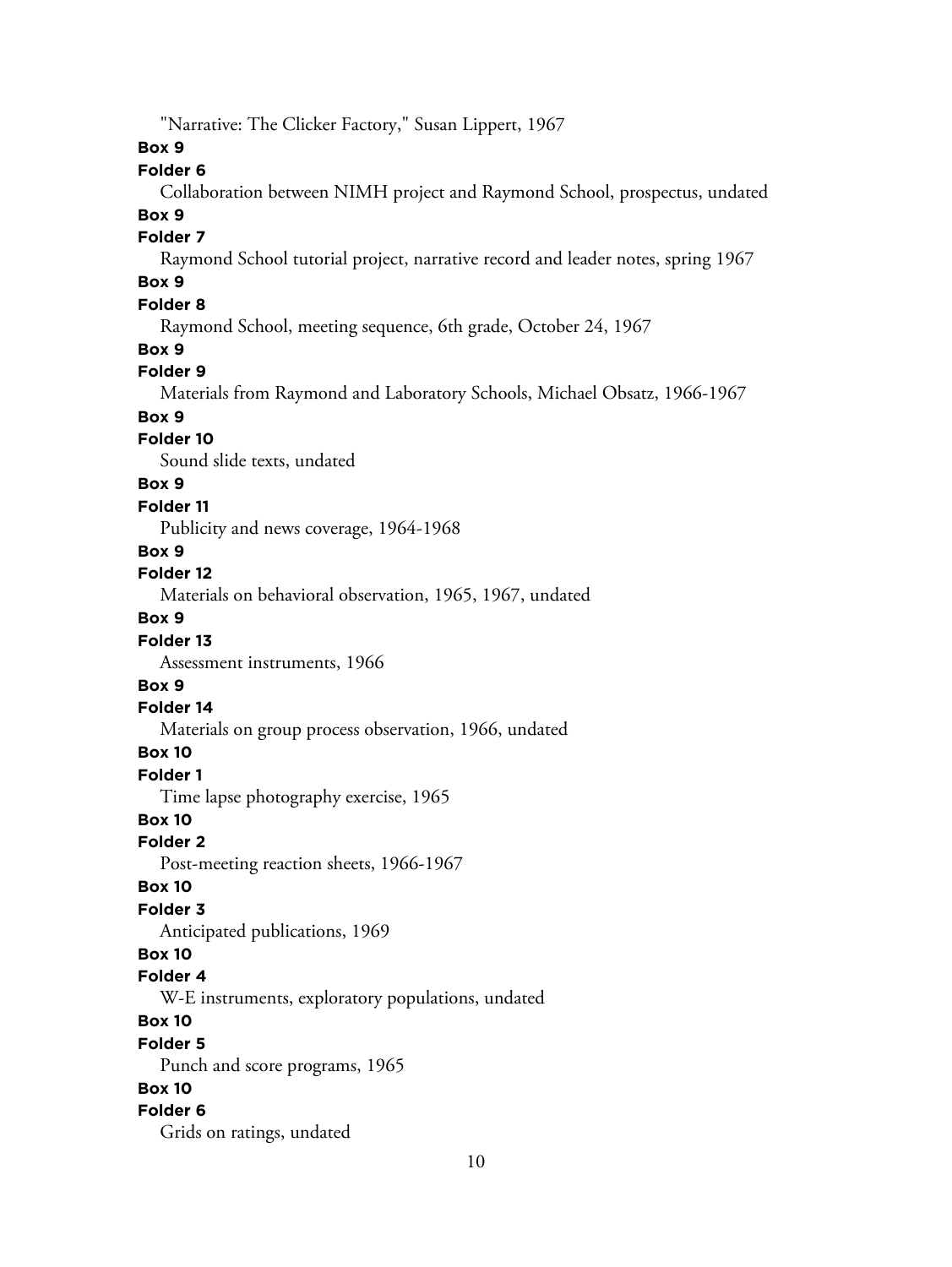**Folder 7**

Data booklet, 1966-1967

# **Box 10**

#### **Folder 8**

"Defending in Black Classrooms," dissertation abstract, Audrey Borth, 1969

# **Box 10**

### **Folder 9**

"Coping and Defending in Black Classrooms," Audrey Borth, 1970

# **Box 10**

### **Folder 10**

Manuscript, NIMH book, undated

### **Box 10**

### **Folder 11**

Manuscript, NIMH book, undated

# **Box 11**

# **Folder 1**

Revised chapters for NIMH book, undated

### **Box 11**

### **Folder 2**

"Photographic Analysis of Classroom Behavior," Susan Lippert, 1966

# **Box 11**

# **Folder 3**

"A Study of Leadership Style: Interaction Analysis of an Inquiry-oriented Human Relations Course and Subject-oriented Social Studies Classrooms," Barbara Turner, 1966

# **Box 11**

# **Folder 4**

"Personal, Social, and Cultural Factors Affecting Achievement in a Pluralistic Society," "Analysis of Pupil Change in a Human Relations Group: A Method of Assessment," Diane Pollard, 1971, undated

# **Box 11**

# **Folder 5**

Teachers' Ego Level in Relation to How They Perceive and Value Classroom Life, Susan Weiss Handler, 1975

# **Box 11**

# **Folder 6**

"Patterns of Classroom Climate Associated With Ethnicity and Sex," Riva Bartell, 1976

# **Box 11**

# **Folder 7**

"Coping in Black Classrooms," Audrey Borth, 1969

# **Box 11**

### **Folder 8**

"Classroom Stress, Behavioral Strategies, and Adjustment-Maladjustment Ratings," Michael Obsatz, undated

### **Box 11**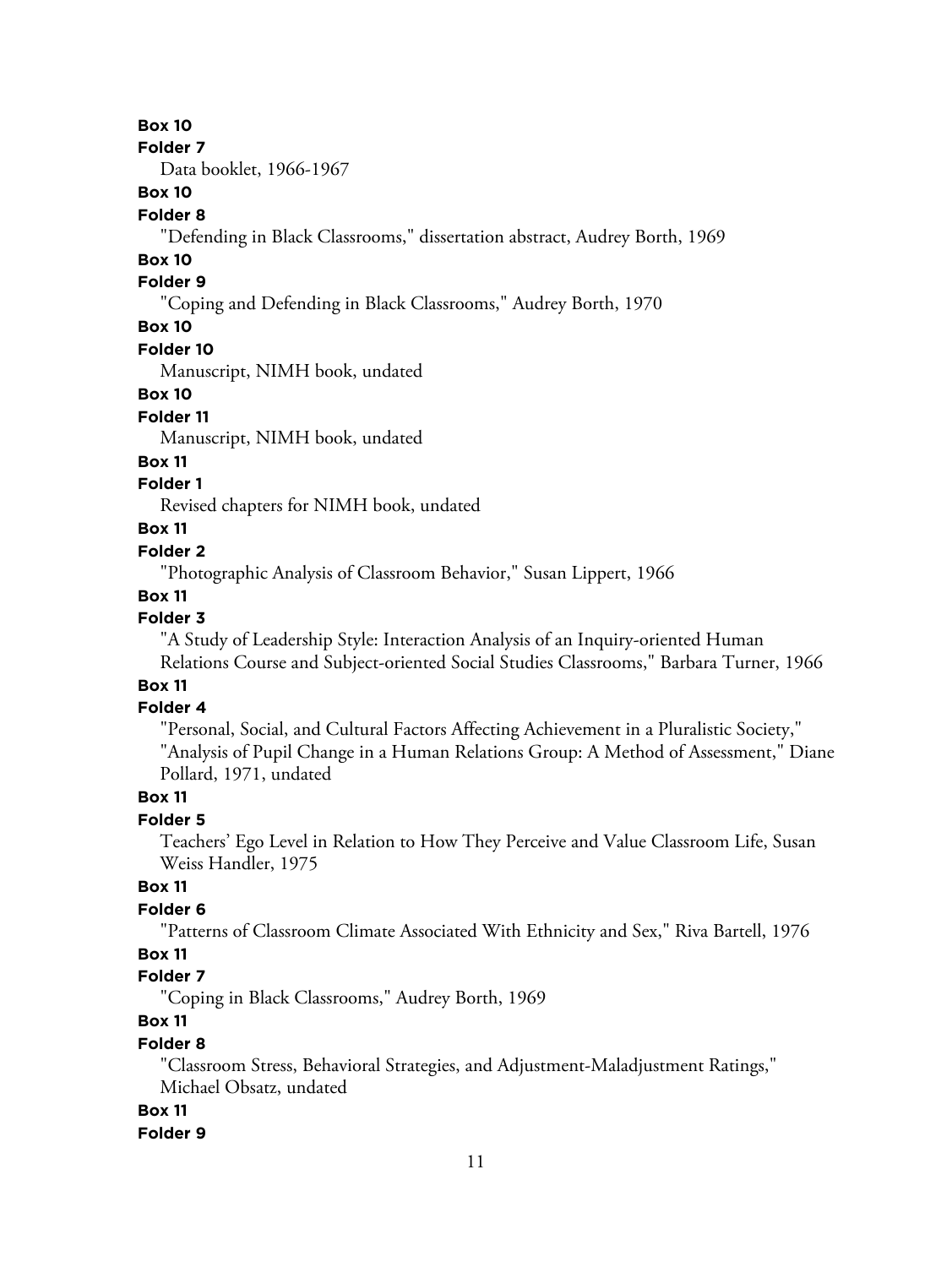Sociometric Choice: A Study in Pupillary Response," Robert H. Koff and Thomas H. Hawkes, 1968

### **Box 11**

### **Folder 10**

"The Relationship Between Maladjustment and Sociometric Status," Thomas H.Hawkes and Robert H. Koff, undated

# **Box 11**

# **Folder 11**

"Pupil Size as Related to Maladjustment and Sociometric Choice," 1965

# **Box 12**

#### **Folder 1**

List of articles/chapters by NIMH project staff, undated

### **Box 12**

### **Folder 2**

"Success and Failure in Inner City Classrooms," Thelen, undated

### **Box 12**

### **Folder 3**

"Adaptive and Maladaptive Cultures: Classroom and Society," Thelen, undated

# **Box 12**

# **Folder 4**

"Group Growth and Personal Success," Susan L. Lamson, undated

#### **Box 12**

# **Folder 5**

"Pupil Change in a Success Culture," Diane M. Stewart, undated

### **Box 12**

# **Folder 6**

"Observations and Analyses of Ten Tutors," Wilfrid Bilodeau, undated

# **Box 12**

#### **Folder 7**

"Personal Growth in the Simulated Adult World," Marcia Epstein, undated

#### **Box 12**

### **Folder 8**

"Bringing the Child's World into the School," Joseph Braun, undated

# **Box 12**

# **Folder 9**

"The Effects of Rewards on Group Activities," Sam Boyd, undated

### **Box 12**

#### **Folder 10**

"Success and Failure in Meeting Demands," Diane M. Stewart, undated

### **Box 12**

# **Folder 11**

"Pupil Characteristics Associated with Success and Failure," Audrey M. Borth, undated

# **Box 12**

# **Folder 12**

"Social Class Differences in Anxiety of Elementary School Children," Thomas H. Hawkes and Robert H. Koff, undated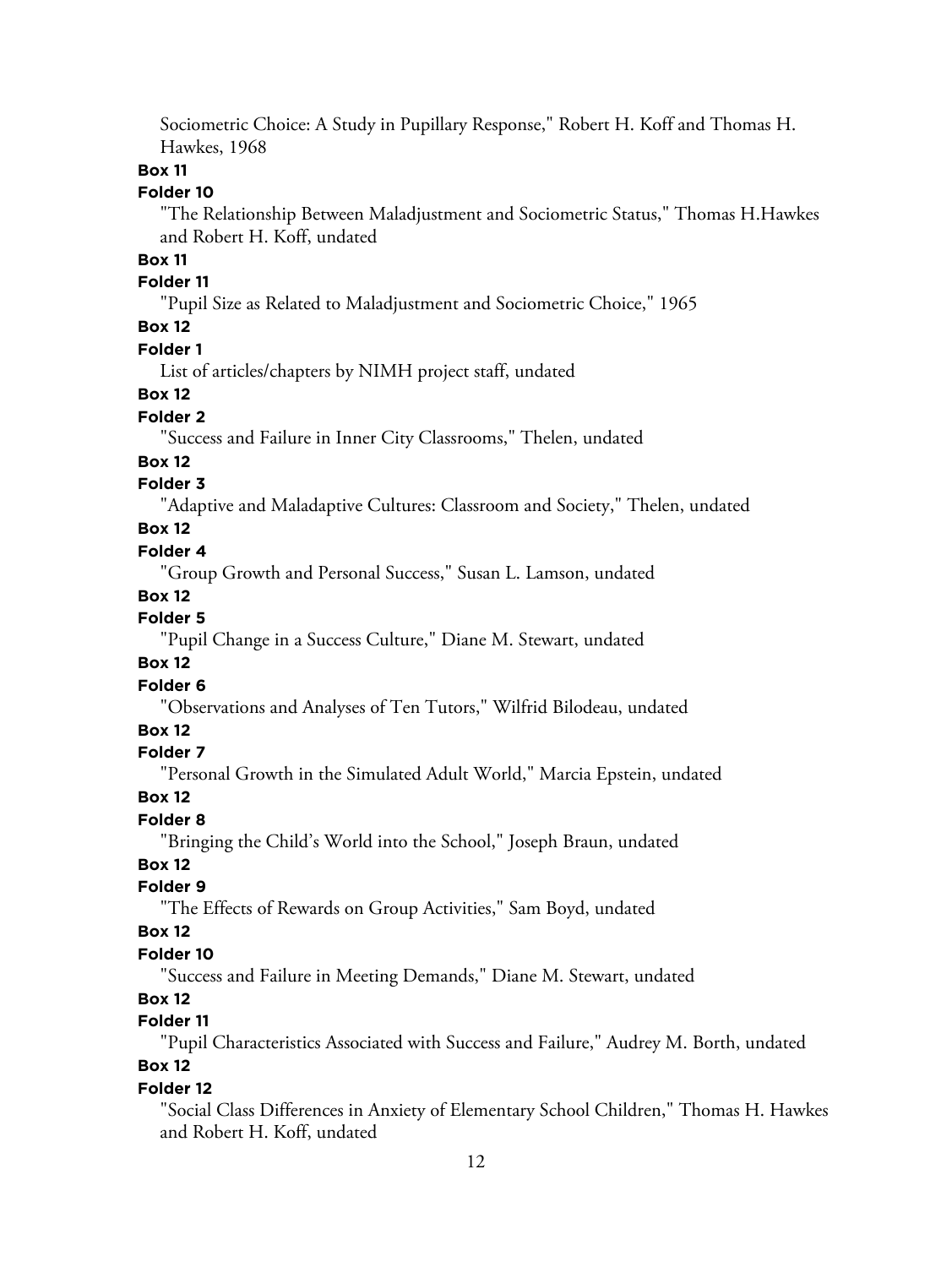#### **Folder 13**

"The Teacher as Change Agent for Improving the School," undated

# **Box 12**

# **Folder 14**

"Transformation of the School from Within," undated

# **Box 12**

# **Folder 15**

Grant proposal materials, 1964

### **Box 12**

#### **Folder 16**

Grant continuation application, 1967

#### **Box 12**

#### **Folder 17**

"Proposal for Five Years of Research in the Inquiry Processes Laboratory," undated

#### **Box 12**

### **Folder 18**

Request for date extension of grant, 1967

#### **Box 12**

#### **Folder 19**

Notice of research project, U.S. Department of Education, 1967

### **Box 12**

# **Folder 20**

"The Human Relations Project Experimental Design, 1966-1967"

### **Box 12**

#### **Folder 21**

Summary of activities, 1965-1966

# **Box 12**

# **Folder 22**

Final report summary, undated

### **Box 12**

**Folder 23**

Final report summary, September 1, 1971

# **Box 12**

#### **Folder 24**

Bibliography, NIMH project, 1966-1967

#### **Box 12**

### **Folder 25**

Publications anticipated from NIMH project, 1969

# **Box 12**

# **Folder 26**

Budget materials, 1966

# **Box 13**

# **Folder 1**

Correspondence with Chicago Public Schools, 1964-1966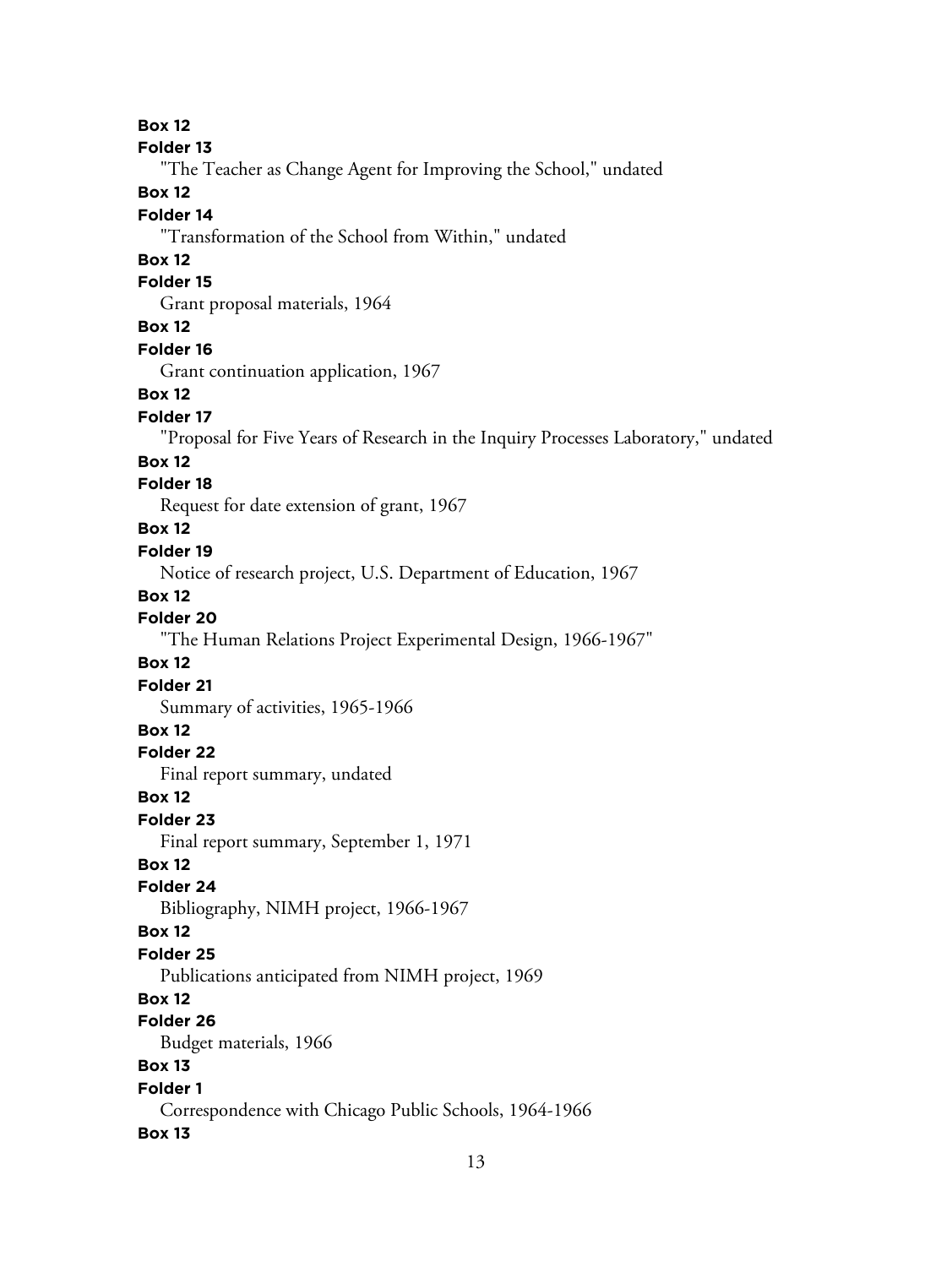Master file, data and forms, undated

# **Box 13**

**Folder 3**

"Leader Manual," undated

# **Box 13**

# **Folder 4**

Notes and documents, 1967-1969, undated

### **Box 13**

# **Folder 5**

"Statistical Evaluation of Thelen Data," William Fitzgerald, undated

### **Box 13**

### **Folder 6**

"An Analysis of Participation and Support of Members of the 6th Grade Group," 1965-1966

# **Box 13**

# **Folder 7**

Miscellaneous staff articles, 1966-1967

# **Box 13**

# **Folder 8**

"An Exploration into Factors Leading to Success and Failure in Tutoring with Special Reference to Sound-Slide Presentations, Marcia G. Epstein, 1970

# **Box 13**

### **Folder 9**

"The Taba Teacher Development Program," undated

# **Box 13**

#### **Folder 10**

"Graded Sequence of Problem-Solving Micro-Activities," Wilfrid Bilodeau, Spring 1967

### **Box 13**

# **Folder 11**

"Observations and Analyses of Ten Tutors," undated

### **Box 13**

# **Folder 12**

"A Proposal Submitted to Mr. Montag," Myles Jacobson, 1968

#### **Box 13**

#### **Folder 13**

"The Promise of the Productive Society," Marcia G. Epstein, December 1968

# **Box 13**

# **Folder 14**

"Thelen Project-Working Paper," Audrey Borth, 1967

# **Box 13**

#### **Folder 15**

"The Helping Process in Schools," 1967

#### **Box 13**

#### **Folder 16**

"Rationale and Method of Classroom Instruction," Herbert Thelen, 1967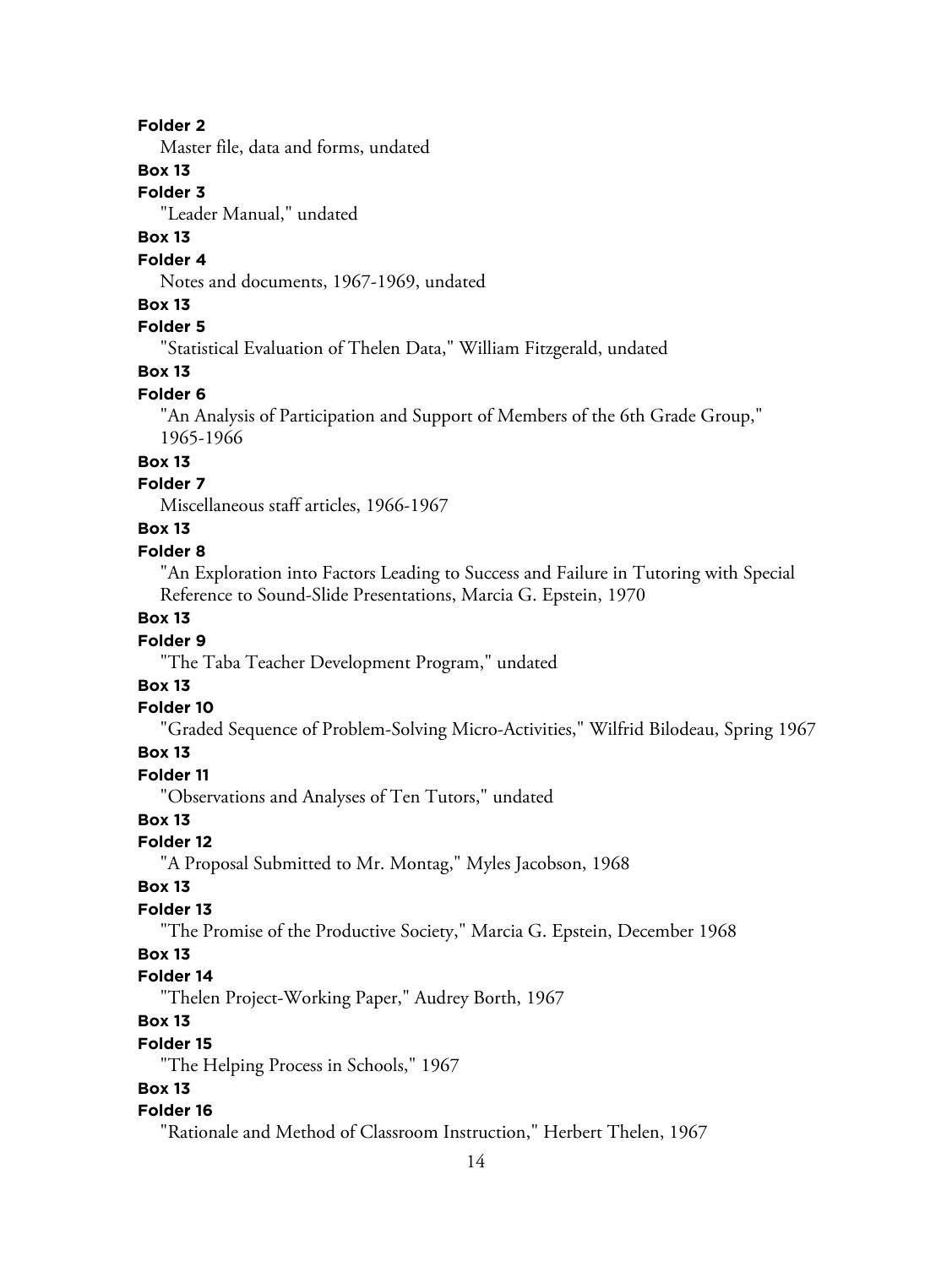#### **Folder 17**

"Defensive and Nondefensive Change in Children's Responses to Personality Questionnaires," Frederick F. Lighthall, Child Development, June 1963

# **Box 13**

### **Folder 18**

"A Community-Wide Mental Health Program of Prevention and Early Treatment in First Grade," Sheldon K. Schiff and Sheppard G. Kellam, Psychiatric Research Report 21, April 1967

# **Box 13**

### **Folder 19**

"The Woodlawn Mental Health Center: A Community Mental Health Center Model," Sheppard G. Kellam and Sheldon K. Schiff, The Social Science Review, September 1966

# **Box 13**

# **Folder 20**

"Democracy at Work Quiets W. Side Class," Chicago Daily News, March 18, 1967

# **Box 13**

### **Folder 21**

"Computer Analysis of Interview Content," John A. Starkweather and J. Barry Decker, Psychological Reports, 1964

# **Box 13**

# **Folder 22**

"The Science of Learning and the Art of Teaching," B.F. Skinner, 1954

# **Box 13**

### **Folder 23**

"Pre-theoretical Considerations of Uncertainty: An Aspect of Classroom Communication," Robert H. Koff and Richard L. Warren, 1968

# **Box 14**

#### **Folder 1**

"The Attitude of English and American Children Toward their School Experience," Laura E. Berk, Marion H. Rose, and Diane Stewart, undated

### **Box 14**

# **Folder 2**

"Notes for NIMH Project," undated

### **Box 14**

# **Folder 3**

Untitled manuscript, undated

### **Box 14**

# **Folder 4**

"A Comparison of Non-Work Behaviors of Teacher-Rated Adaptive and Maladaptive Pupils," Michael Obsatz, undated

# **Box 14**

# **Folder 5**

"Structural Constraints Upon Interpersonal Communication in the Classroom: A Study of Reciprocal Sociometric Choice Dyads," Thomas Hawkes, 1968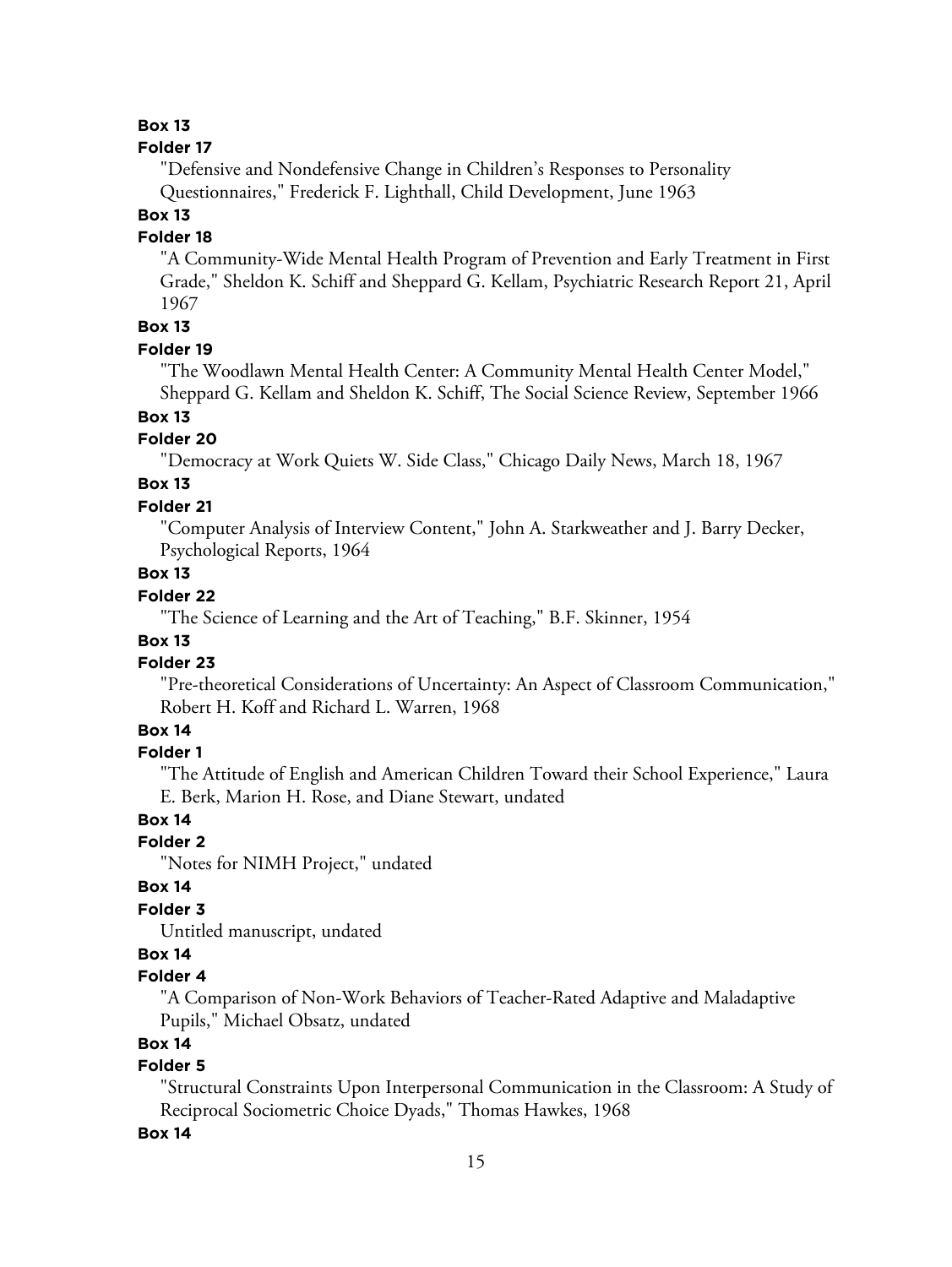"Personality Correlates of Sociometric Status," Thomas H. Hawkes and Robert H. Koff, undated

#### **Box 14**

#### **Folder 7**

Report from Summerhill School, Robert Koff, 1965

# **Series IV: ALP (Authenticity, Legitimacy, Productivity) Ethos Study**

#### **Box 14**

# **Folder 8**

Earliest ALP explorations, 1972, International Analysis Packet

# **Box 14**

### **Folder 9**

International Library of ALP-Ethos Vignettes, New Zealand, Scotland, Hungary, Israel, 1973

#### **Box 14**

#### **Folder 10**

International Library of ALP-Ethos Vignettes, New Zealand, Scotland, Hungary, Israel, 1973

#### **Box 14**

#### **Folder 11**

United States schools, correspondence and memos, 1973-1974

### **Box 14**

### **Folder 12**

ALP Reports, 1972-1973

### **Box 14**

#### **Folder 13**

Funding proposal, 1972

#### **Box 14**

**Folder 14**

Correspondence with international schools, 1972-1974

#### **Box 15**

#### **Folder 1**

Class data, Australia, undated

#### **Box 15**

#### **Folder 2**

Class data, Hungary, 1972, undated

#### **Box 15**

#### **Folder 3**

Class data, Ed 342, actual and ideal, 1972

### **Box 15**

#### **Folder 4**

Class data, Ed 342, actual and ideal, 1972

#### **Box 15**

#### **Folder 5**

"ALP: The Great Trialectic," 1972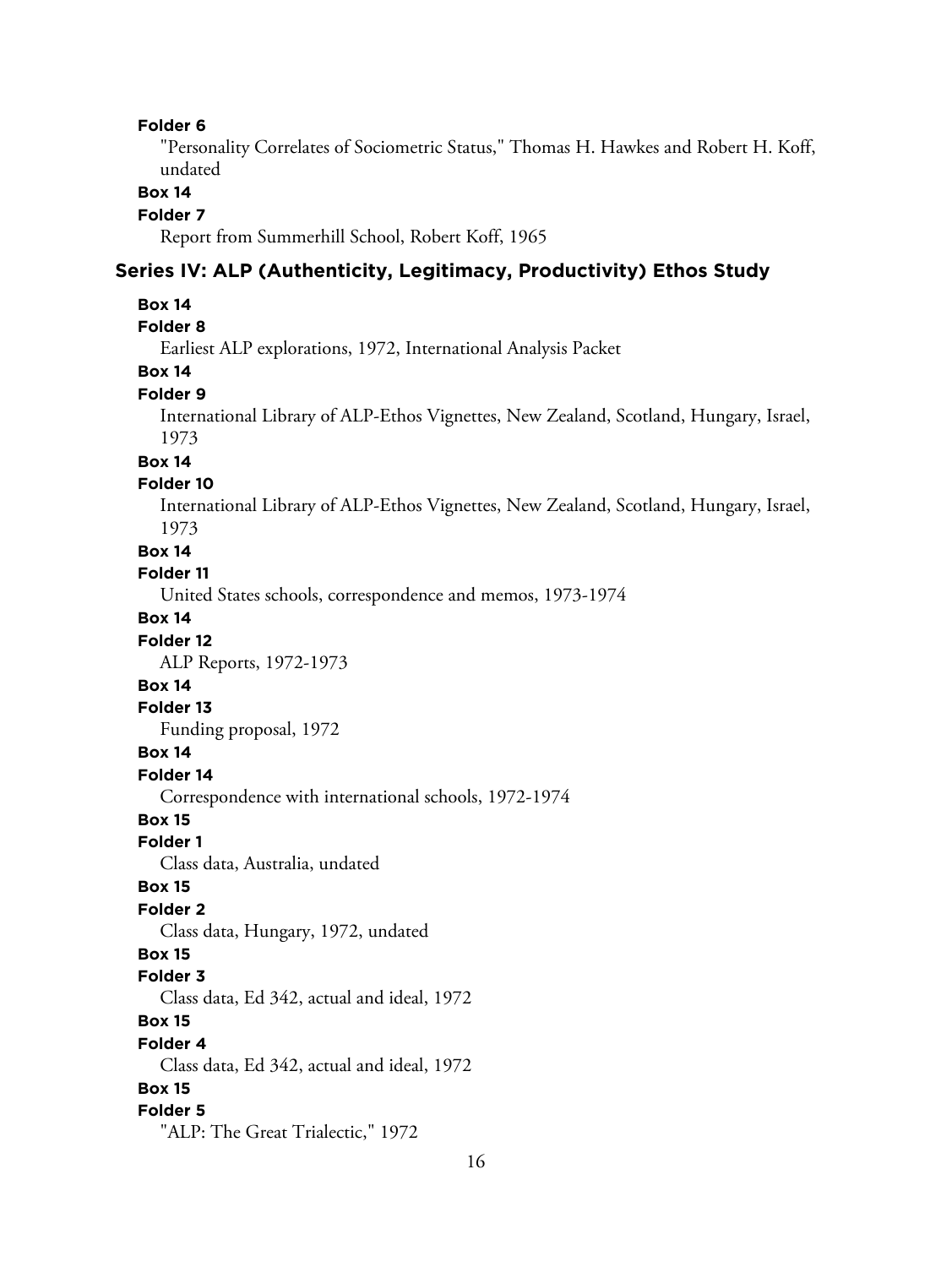**Folder 6**

"ALP Inquiries," 1973

# **Box 15**

# **Folder 7**

### **Box 15**

# **Folder 8**

"ALP: Assessing the Educative Process in Classrooms," undated

# **Box 15**

### **Folder 9**

"ALP Overview: Classroom Ethos," 1972

#### **Box 15**

#### **Folder 10**

"The Relationship of Teacher Ideological Effectiveness to Subject and Pattern of Classroom Activities," 1973

# **Box 15**

#### **Folder 11**

Materials for PhD proposals using ALP study, 1973-1974, undated

# **Box 15**

**Folder 12**

Materials for PhD proposals using ALP study, 1973-1974, undated

# **Box 16**

### **Folder 1**

Materials for PhD proposals using ALP study, 1972-1973, undated

# **Box 16**

#### **Folder 2**

Materials for PhD proposals using ALP study, 1973, undated

### **Box 16**

# **Folder 3**

Classroom vignettes, Sycamore High School, 1973

# **Box 16**

# **Folder 4**

Classroom vignettes, DeKalb High School, 1973

#### **Box 16**

### **Folder 5**

Classroom vignettes, Sullivan High School, 1973

# **Box 16**

### **Folder 6**

Classroom vignettes, Dunbar High School, 1973, DuSable High School, 1973

# **Box 17**

# **Folder 1**

ALP analyses, "Multiple Discriminant Analysis," Lorin Anderson, undated; notes on discriminant analysis

#### **Box 17**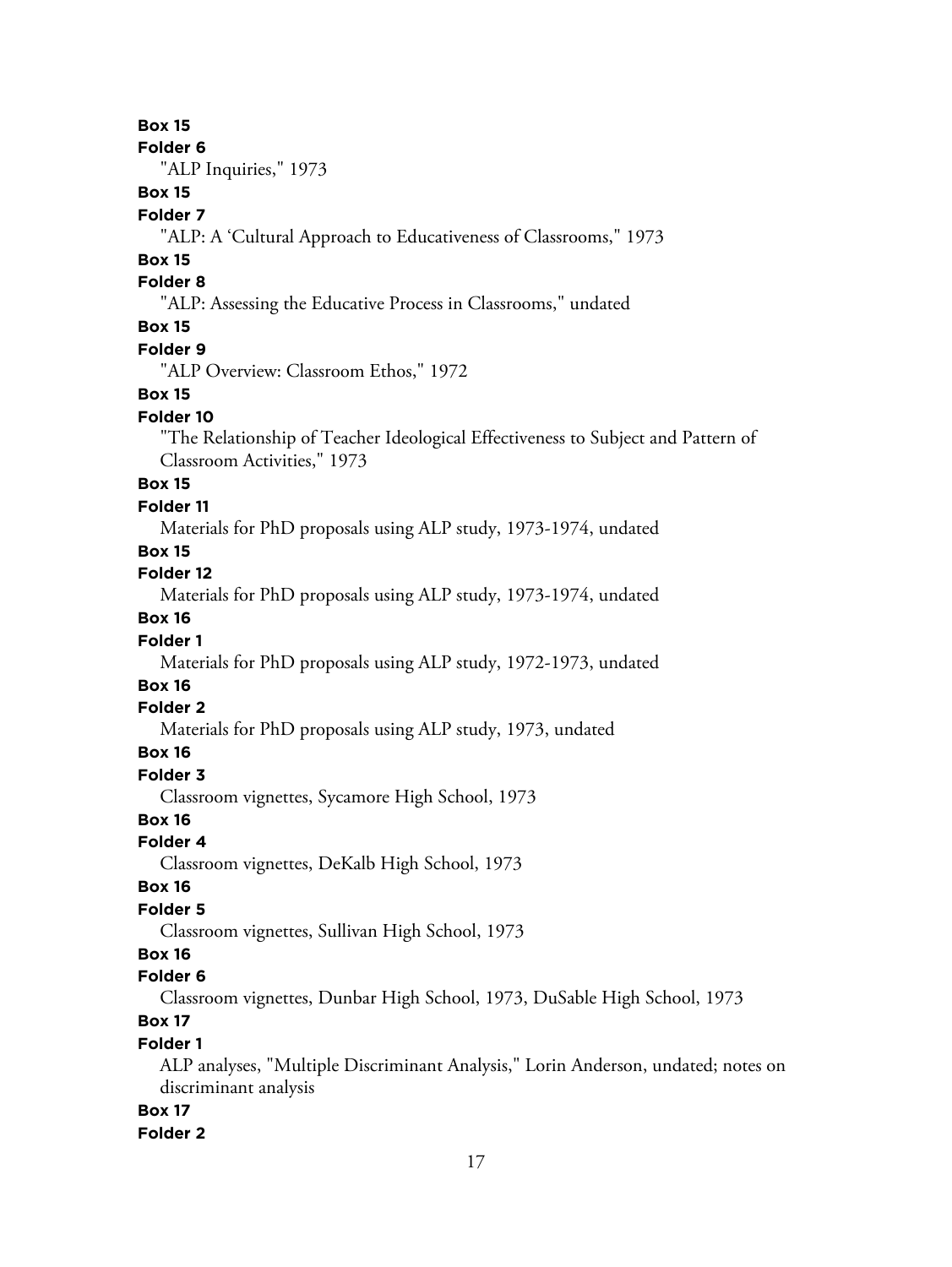Budget reports and requests, 1972-1974

# **Box 17**

# **Folder 3**

Budget records and contracts, 1972 - 1974

# **Box 17**

# **Folder 4**

"Principal component factors," data charts; "Classroom Ethos: Complete Exploratory Analysis of ALP Description of an 'Actual' Class," 1972

# **Box 17**

# **Folder 5**

Class means CA-CI, Sycamore High School, undated

# **Box 17**

#### **Folder 6**

Class means CA-CI, Dunbar High School, undated

# **Box 17**

# **Folder 7**

Class means CA-CI, DuSable High School, undated

#### **Box 17**

# **Folder 8**

Class means CA-CI, DeKalb High School, undated

# **Box 17**

# **Folder 9**

Class means CA-CI, Sullivan High School, actual and ideal, undated

### **Box 17**

# **Folder 10**

Data card layout and specifications, undated

### **Box 17**

# **Folder 11**

Computer programs, transform matrix, undated

# **Box 17**

### **Folder 12**

Pink, green, white vignette summary sheets, undated

### **Box 17**

# **Folder 13**

Passwords, undated

# **Box 17**

# **Folder 14**

Demographic data cards, undated

# **Box 17**

#### **Folder 15**

Teacher test info, undated

# **Box 17**

# **Folder 16**

Transparencies, undated **Box 17**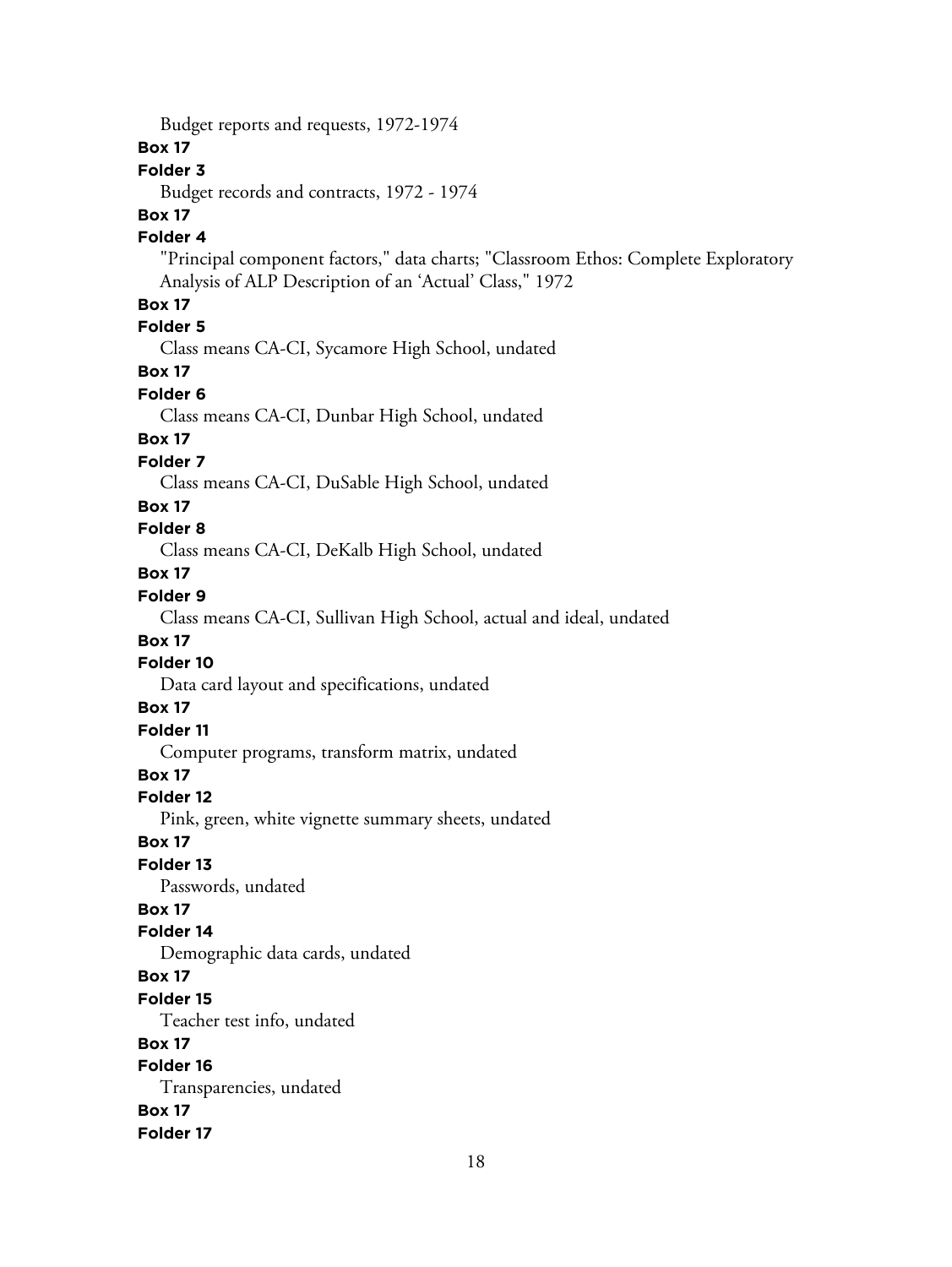"Statement on Socioeconomic Status," undated **Box 17 Folder 18** "Discriminant Analysis on Schools," charts, 1974 **Box 17 Folder 19** Repeaters, undated **Box 17 Folder 20** Classroom vignettes, New Zealand, math, English, social studies, 1973, Seminar and staff notes, spring 1973 **Box 18 Folder 1** Spring quarter seminar notes, 1973 **Box 18 Folder 2** Summer quarter seminar notes, 1973 **Box 18 Folder 3** Description of schools from principal interviews, undated **Box 18 Folder 4** AERA transparencies, undated **Box 18 Folder 5** Copy file, undated **Box 18 Folder 6** School data, DeKalb High School, undated **Box 18 Folder 7** School data, DuSable High School, undated **Box 18 Folder 8** School data, Dunbar High School, undated **Box 18 Folder 9** School data, Sycamore High School, undated **Box 18 Folder 10** School data, Sullivan High School, undated **Box 18 Folder 11** Five schools, actual, mean, and s.d., undated **Box 18 Folder 12**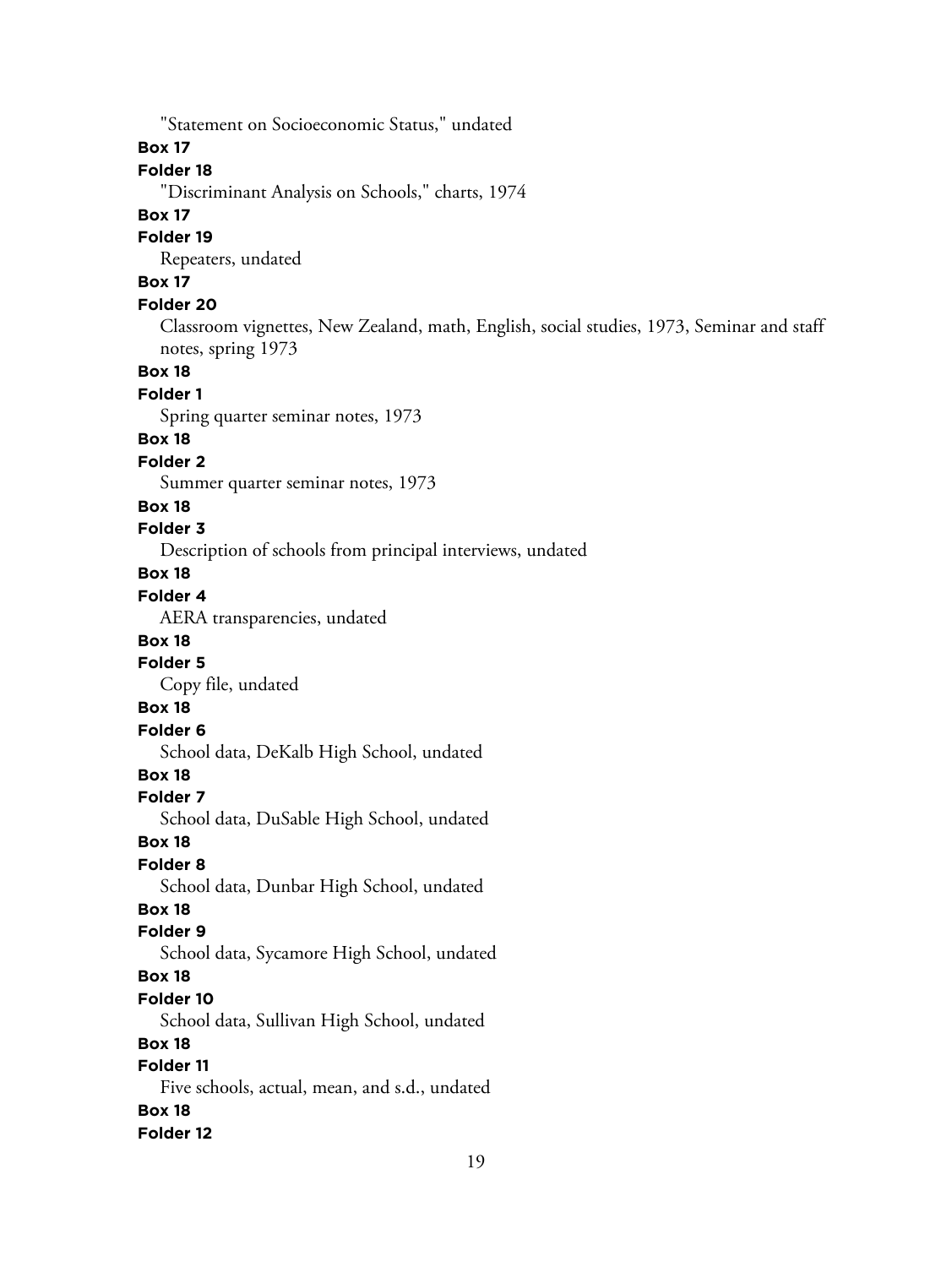Study of teachers, actual and ideal, 1974, undated

# **Box 18**

### **Folder 13**

Sullivan High School, J. Blair, U.S. history A, teacher and class info, undated

# **Box 18**

# **Folder 14**

Sullivan High School, O'Shea, theatre arts B, teacher and class info, undated

# **Box 18**

# **Folder 15**

Sullivan High School, M. Blair, algebra and trigonometry C, teacher and class info, undated

### **Box 18**

#### **Folder 16**

Sullivan High School, Ransen U.S. history D, teacher and class info, undated

# **Box 18**

# **Folder 17**

Sullivan High School, Scharwecker, personal development and family living E, undated

# **Box 18**

# **Folder 18**

Sullivan High School, Slavin, A.P. Biology F, teacher and class info F, undated

# **Box 18**

# **Folder 19**

Sullivan High School, Glaser, literature G, teacher and class info, undated

### **Box 18**

# **Folder 20**

Sullivan High School, Schaumburg, chemistry H, teacher and class info, undated

### **Box 18**

# **Folder 21**

Sullivan High Shool, Becker, algebra and trigonometry I, teacher and class info, undatd

# **Box 18**

### **Folder 22**

Sullivan High School, Bertacchi, humanities J, teacher and class info, undated

#### **Box 18**

### **Folder 23**

DuSable High School, Darien, English III A, teacher and class info, undated

# **Box 18**

### **Folder 24**

DuSable HighSchool, Larber, code B, teacher and class info, undated

# **Box 18**

### **Folder 25**

DuSable High School, Hlad, architectural drafting C, teacher and class info, undated

# **Box 18**

# **Folder 26**

DuSable High School, Brown, geometry D, teacher and class info, undated **Box 18 Folder 27**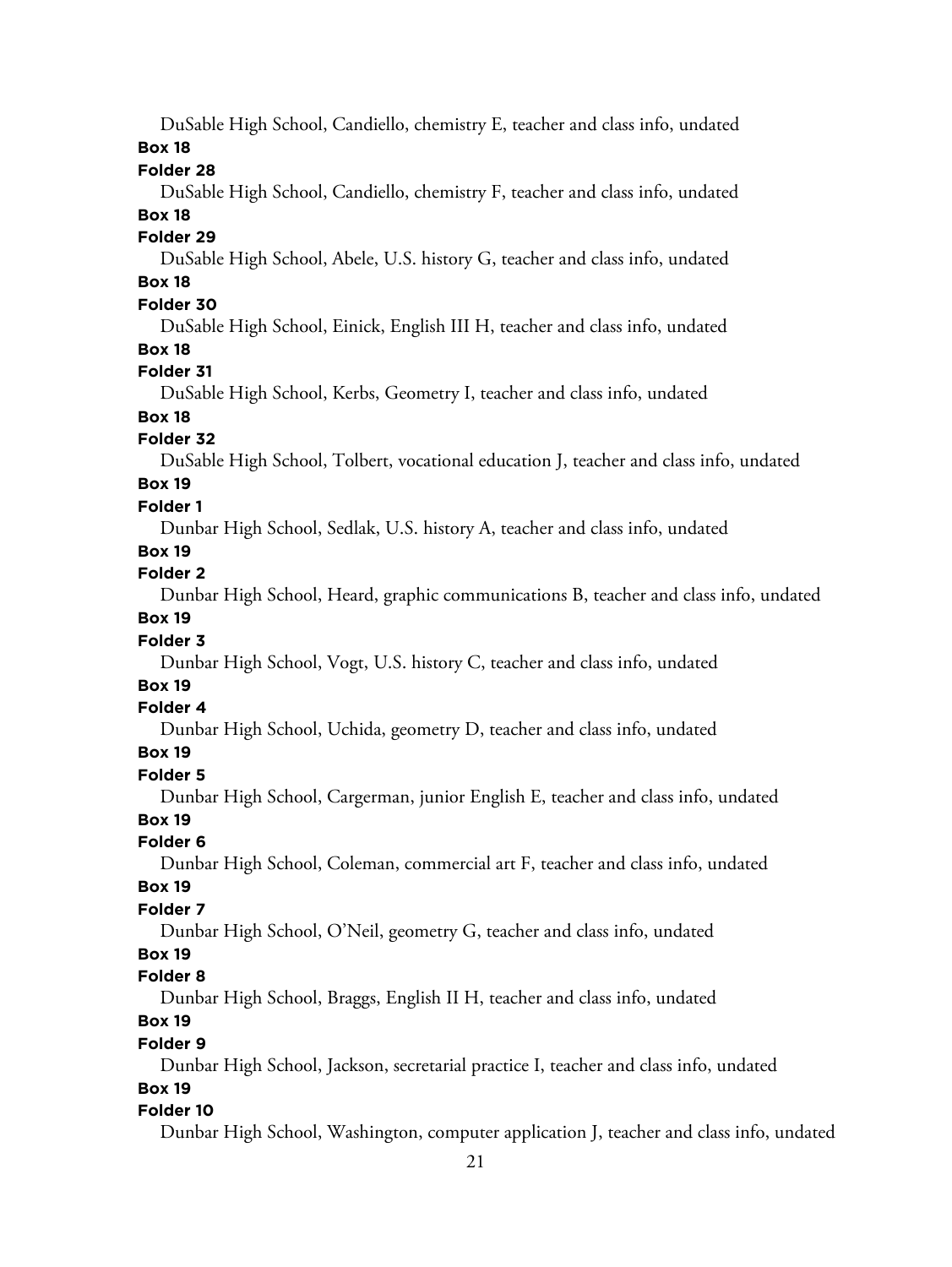#### **Folder 11**

DeKalb High School, Sorenson, shorthand B, teacher and class info, undated

• Folder12: DeKalb High School, McLaughlin, advanced algebra C, teacher and class info, undated

### **Box 19**

**Folder 13**

DeKalb High School, Brauneur, American literature D, teacher and class info, undated **Box 19**

# **Folder 14**

DeKalb High School, Fulton, advanced algebra E, teacher and class info, undated

# **Box 19**

**Folder 15**

DeKalb High School, Penson, junior humanities F, teacher and class info, undated

# **Box 19**

# **Folder 16**

DeKalb High School, Toles, chemistry G, teacher and class info, undated

#### **Box 19**

# **Folder 17**

DeKalb High School, Elias, English., H, teacher and class info, undated

# **Box 19**

### **Folder 18**

DeKalb High School, Chastain, French I, teacher and class info, undated

#### **Box 19**

### **Folder 19**

DeKalb High School, Divine, soc. psy. J, teacher and class info, undated

### **Box 19**

# **Folder 20**

Sycamore High School, Hauswald, chemistry A, teacher and class info, undated

# **Box 19**

### **Folder 21**

Sycamore High School, Stipher, social studies B, teacher and class info, undated

#### **Box 19**

### **Folder 22**

Sycamore High School, Guilinger, agric. conservation and electricity C, teacher and class info, undated

### **Box 19**

#### **Folder 23**

Sycamore High School, Montgomery, algebra D, teacher and class info, undated

### **Box 19**

# **Folder 24**

Sycamore High School, Knauel, English E, teacher and class info, undated

# **Box 19**

### **Folder 25**

Sycamore High School, Hamilton, English F, teacher and class info, undated **Box 19**

### 22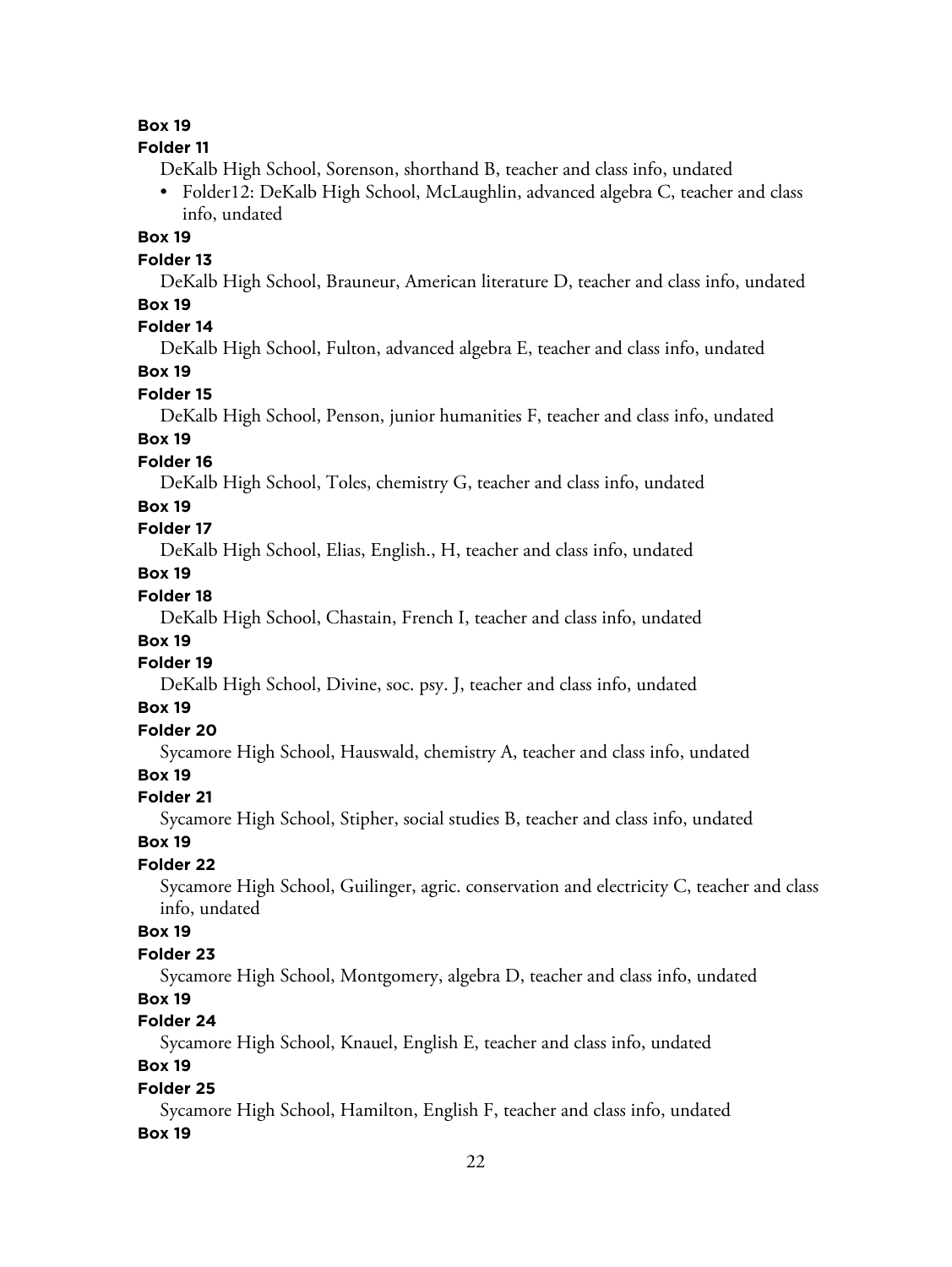**Folder 26** Sycamore High School, Collins, Psychology G, teacher and class info, undated **Box 19 Folder 27** Sycamore High School, Howe, H, teacher and class info, undated **Box 19 Folder 28** Sycamore High School, Montgomery, American history I, teacher and class info, undated **Box 19 Folder 29** Sycamore High School, Smith, American history J, teacher and class info, undated **Box 20 Folder 1** Project overview, May 1972 **Box 20 Folder 2** Project status report and projections, 1972-1974 **Box 20 Folder 3** Reports 1 and 2, April 1972 **Box 20 Folder 4** Report 4, June 1972 **Box 20 Folder 5** Report 8, September 1972 **Box 20 Folder 6** Reports 5, 6, and 7, August 1972 **Box 20 Folder 7** Report 9, February 1973 **Box 20 Folder 8** Report 10, May 1973 **Box 20 Folder 9** Introductions, undated **Box 20 Folder 10** Education 342, May 1972 **Box 20 Folder 11** Education 342, 1973 **Box 20 Folder 12**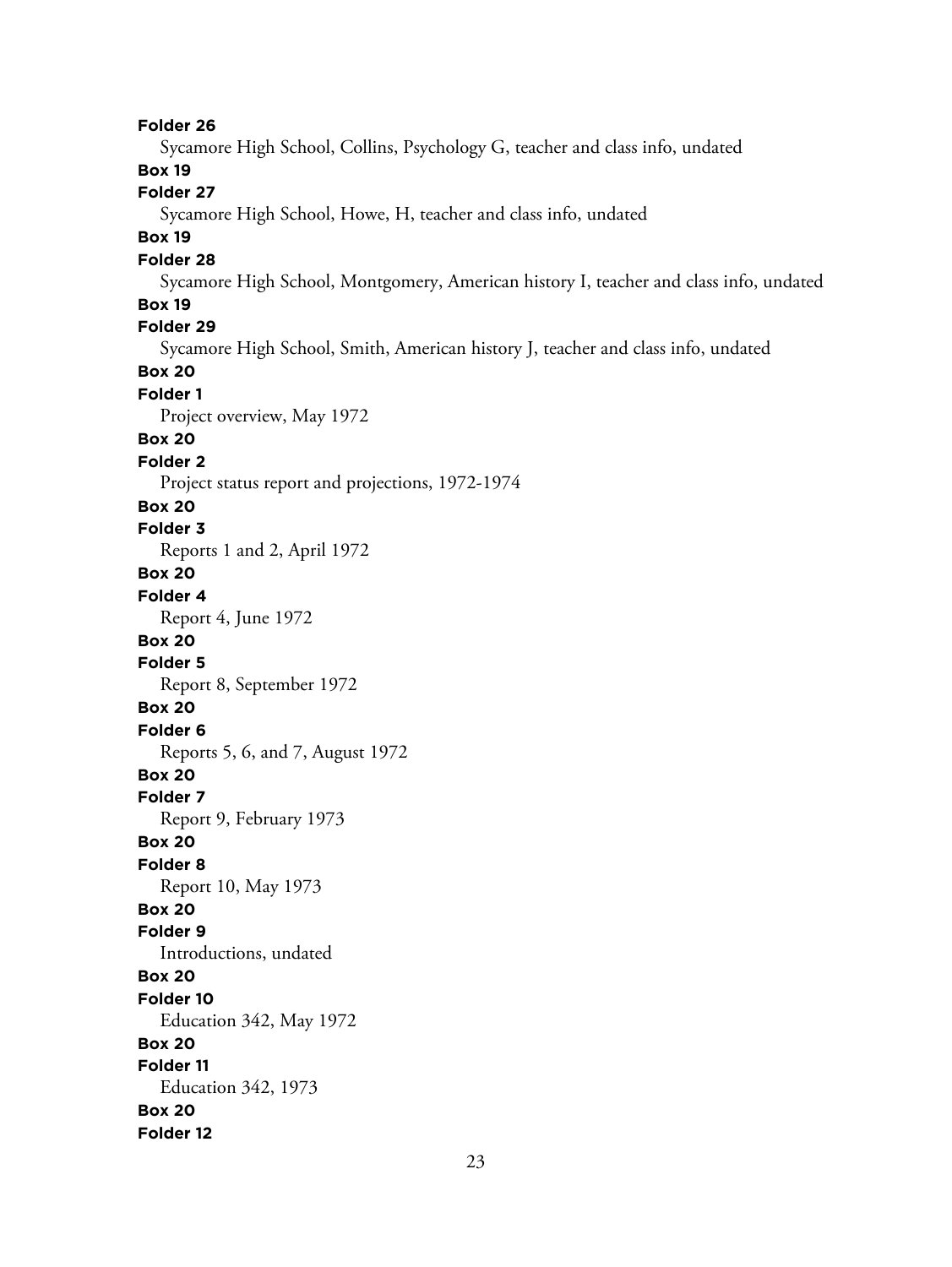Correspondence with Spencer Foundation, 1972-1973 **Box 20 Folder 13** "ALP Analyses: Explorations," undated **Box 20 Folder 14** "ALP Inquiries," outline and tables, 1973-1974, undated **Box 20 Folder 15** "ALP Interpretation: Overview, Strategy, Subanalyses," undated **Box 20 Folder 16** "Authenticity, Legitimacy, and Productivity: A Study of the Tensions Among Values Underlying Educational Activity," Curriculum Studies, 1982, vol. 14, no. 1 **Box 20 Folder 17** "The ALP Variables," undated **Box 20 Folder 18** Treatment of data, April 15, 1973 **Box 20 Folder 19** Investigations, June 25, 1973 **Box 20 Folder 20** "The Measured Variable," undated **Box 20 Folder 21** Project timetable, 1973 **Box 20 Folder 22** Five schools' statistics, 1973 **Box 20 Folder 23** "Memo to Professional Staff Cooperating in the Chicago ALP-Ethos Project," March 1973 **Box 20 Folder 24** Notes, undated **Box 20 Folder 25** Project inventory, undated **Box 20 Folder 26** Specification sheet for school data master list, undated **Box 20 Folder 27**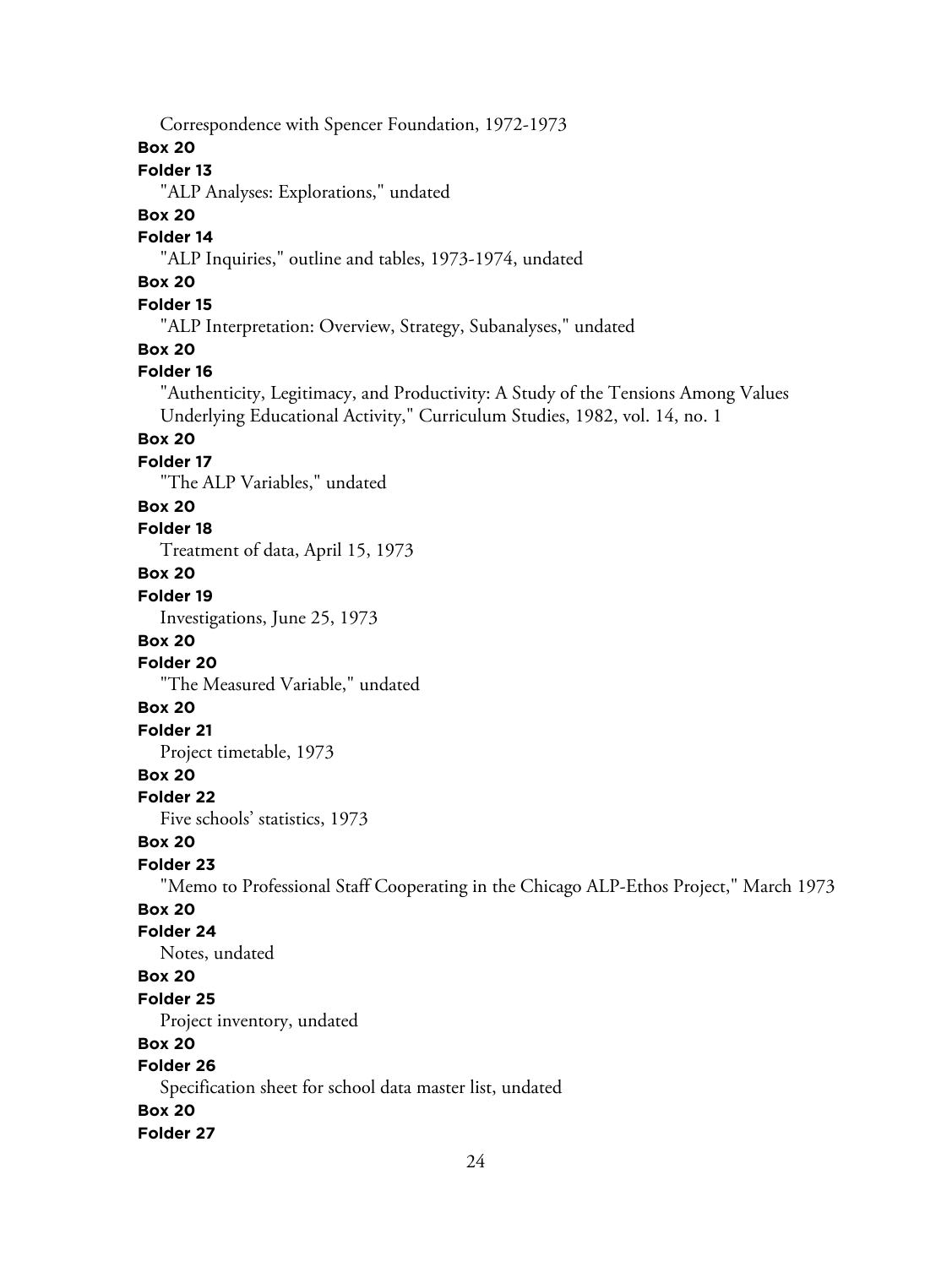Miscellaneous forms, undated

**Box 20**

**Folder 28**

"Appendix II: Conceptual Models, Types of Schools," undated

**Box 20**

# **Folder 29**

Materials for Annette Yonke's study, 1972-1974, undated

# **Box 20**

**Folder 30**

Sycamore High School and Dunbar High School correlations, undated

#### **Box 20**

### **Folder 31**

Data, Teacher actual and ideal, undated

# **Box 21**

# **Folder 1**

Data, undated

### **Box 21**

**Folder 2**

Data, 1974

# **Box 21**

**Folder 3**

Item analyses, undated

# **Box 21**

**Folder 4**

Sound slide, undated

# **Box 21**

# **Folder 5**

Ideal vs. actual, undated

# **Box 21**

**Folder 6**

Data charts, class vs. class, undated

# **Box 21**

**Folder 7**

Item-people distribution, 1972

#### **Box 21**

**Folder 8**

Selection of schools, 1973, undated

# **Box 21**

**Folder 9**

Class correlations, undated

# **Box 21**

**Folder 10**

Data charts, boys vs. girls, undated

### **Box 21**

### **Folder 11**

Data charts-high vs. low achievement scores, 1973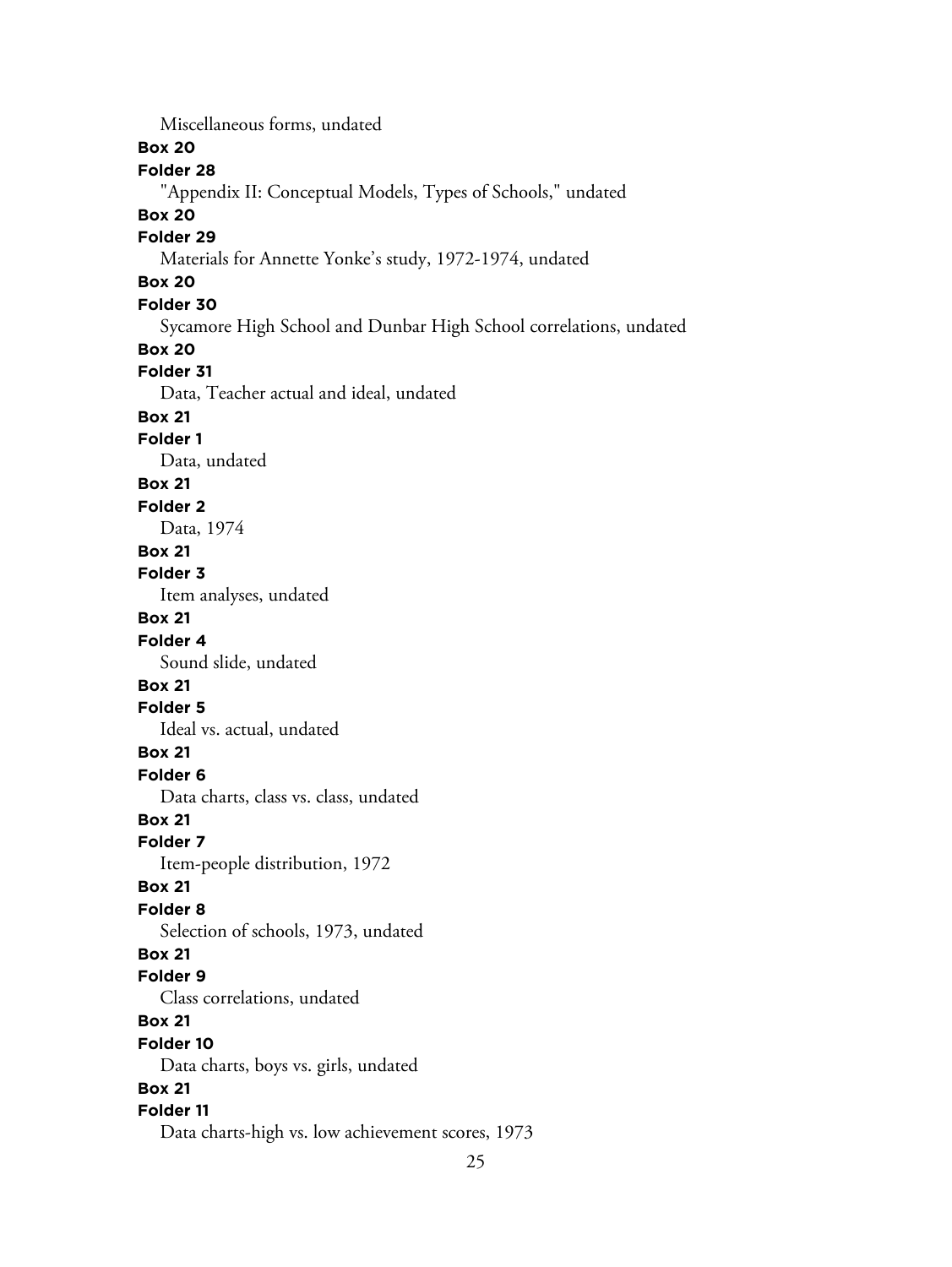**Box 21 Folder 12** Data charts, undated **Box 21 Folder 13** Classroom vignette worksheets, undated **Box 21 Folder 14** Comparison matrices, undated **Box 21 Folder 15** Classroom vignette forms, undated **Box 21 Folder 16** Cross-group summary items, undated **Box 21 Folder 17** M.S.D. grids, undated **Box 21 Folder 18** Statistical tables, undated **Box 21 Folder 19** Response forms, undated **Box 21 Folder 20** Class data forms, undated, 1972 **Box 21 Folder 21** Items chart, undated

# **Series V: Other Studies**

### **Box 21**

# **Folder 22**

"Research on Procedures for Identifying Human Relations Problems in the Small Group Classroom Situation: Preliminary Report," Human Resources Research Institute, Maxwell Air Force Base, Alabama, undated

# **Box 21**

### **Folder 23**

"Methods for the Predication and Study of the Objectivity of Oral Reporting in a Group Situation," Joseph McPherson, Human Resources Research Institute, Maxwell Air Force Base, Alabama, undated

# **Box 21**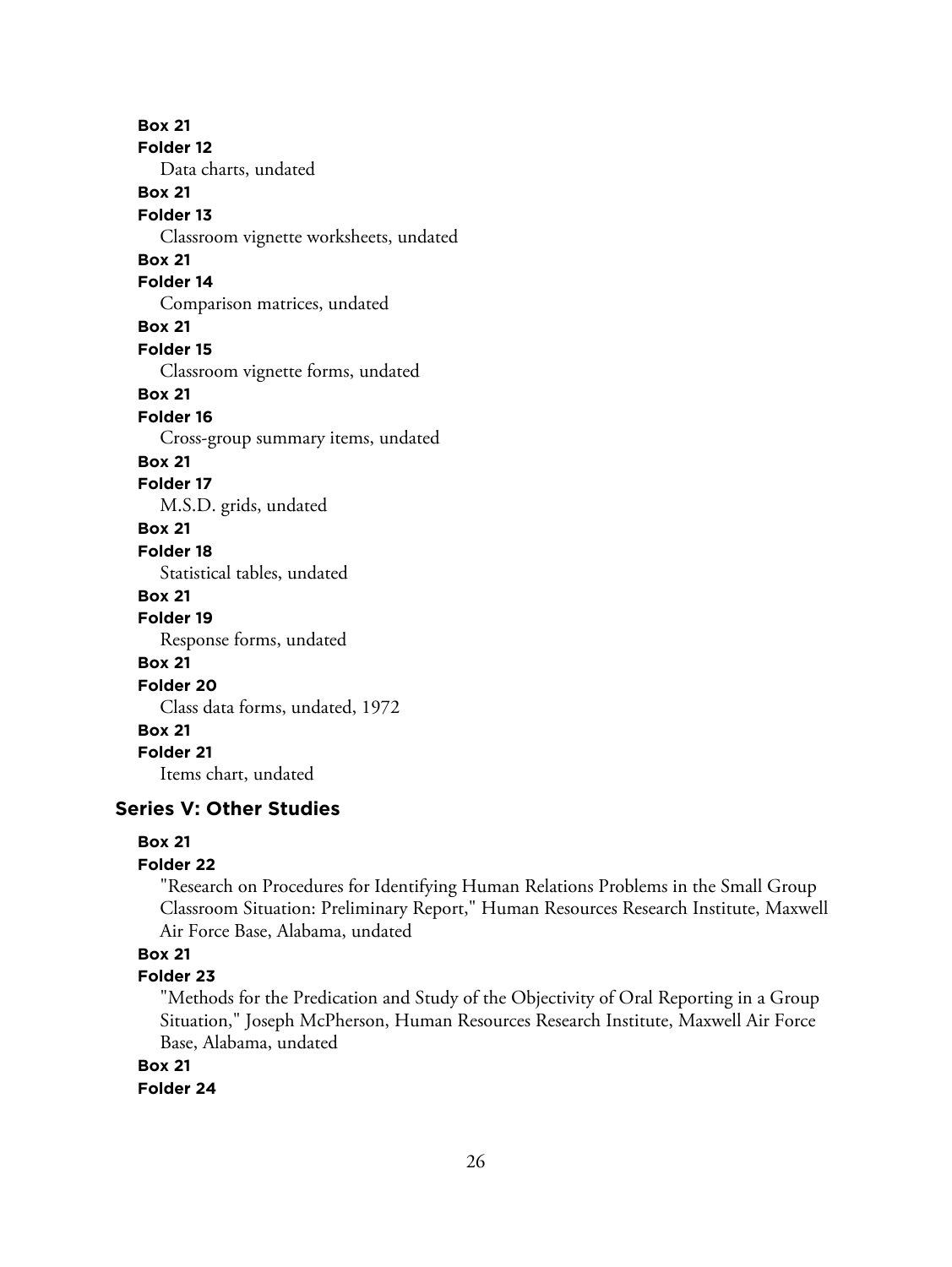"A Description of an Air Force Population in Terms of their Responses to a Sentence Completion Test: Preliminary Report," Marguerite Bradley, Bettie Belk, Joe McPherson, Human Resources Research Institute, Maxwell Air Force Base, Alabama, 1952

#### **Box 21**

#### **Folder 25**

Abstract: "The Relation Between the Socioeconomic Structure of the Group and Certain Personality Characteristics of the Individual," Dorothy Stock, undated

# **Box 22**

### **Folder 1**

Study of classroom teaching, Laboratory School, 1944-1948

#### **Box 22**

### **Folder 2**

University High School, Oakland, CA, 1938-1941

# **Box 22**

### **Folder 3**

Experimental project, preparation of elementary school teachers, April 1955

# **Box 22**

### **Folder 4**

Teachability study, Teaching-Learning Laboratory, 1959-1962

# **Box 22**

**Folder 5**

Rating systems for group analysis, undated

# **Box 22**

### **Folder 6**

Office of Naval Research study, reports, 1952-1954, undated

# **Box 22**

# **Folder 7**

Office of Naval Research study, contract renewal requests, 1953

# **Box 22**

# **Folder 8**

Office of Naval Research study, student papers and abstracts, notes, 1951-1954, undated

# **Series VI: Research and Writing**

# **Subseries 1: Writing by Thelen and Research Materials**

**Box 23 Folder 1** "Influence of Copper Ion on Film Development," 1934 **Box 23 Folder 2** "A Study of the Photographic Characteristic Curve," 1934 **Box 23 Folder 3** "Probability," 1936 **Box 23 Folder 4**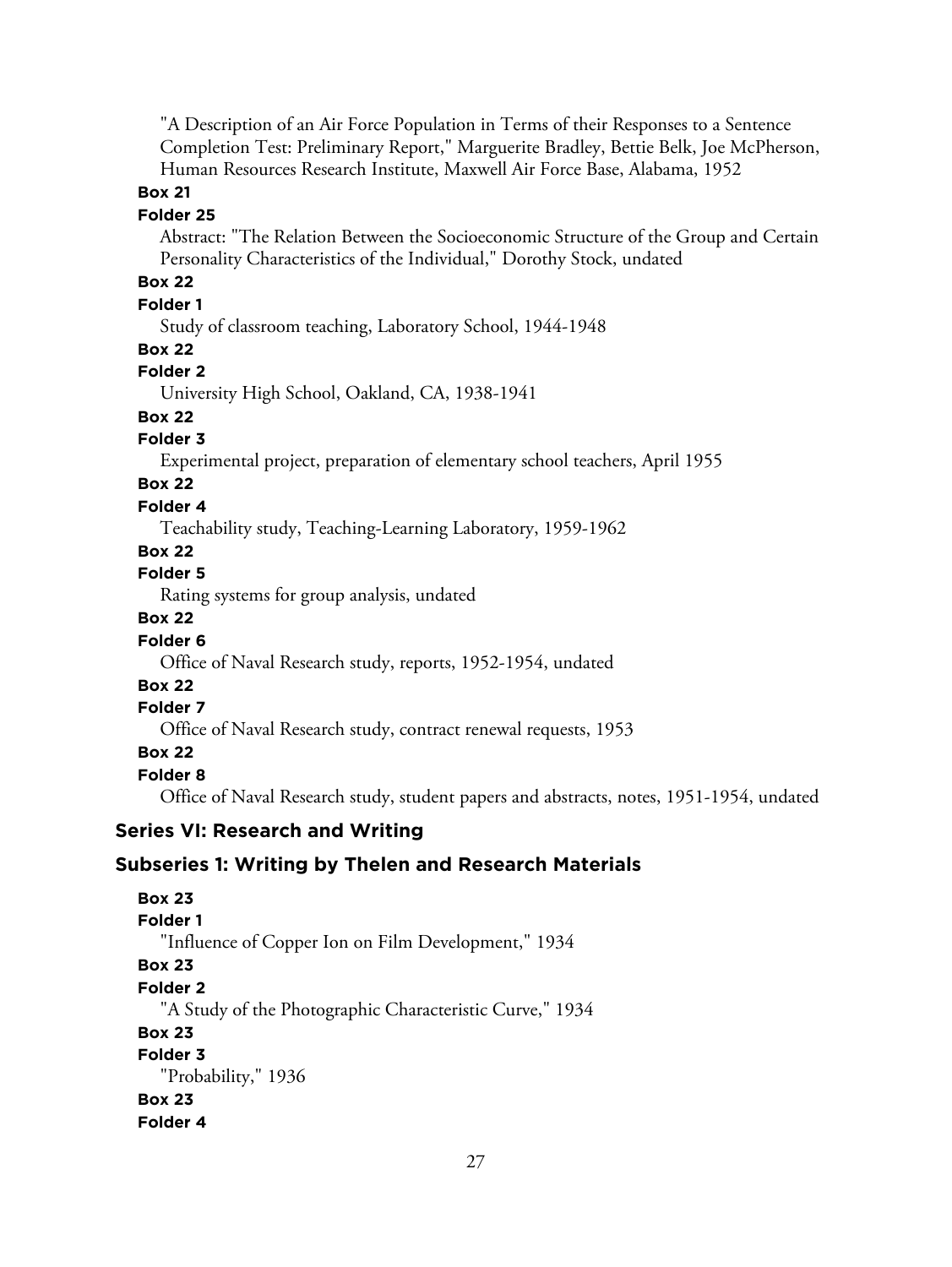University High School Journal, October 1939-June 1940

### **Box 23**

# **Folder 5**

"Principles of the Theory of Probability," Ernest Nagel, 1939

# **Box 23**

# **Folder 6**

Workbook, Physics I, August 1939

# **Box 23**

# **Folder 7**

Workbook, Physical Science 2, May 1939

#### **Box 23**

#### **Folder 8**

"Physics in Eight Easy Bay High Schools," 1940

### **Box 23**

# **Folder 9**

"Formulation of Problems Basic to General Courses," 1941

### **Box 23**

### **Folder 10**

"Rationale of Science Teaching," 1942

### **Box 23**

### **Folder 11**

"Effects of Knowledge of Progress on Learning," 1943

# **Box 23**

### **Folder 12**

"The High School Chemistry Test of the Armed Forces Institute," with William Hered, Journal of Chemical Education, vol. 21, no. 10, October 1944

# **Box 23**

# **Folder 13**

"A Methodological Study of the Learning of Chemical Concepts and of Certain Abilities to Think Critically in Freshman Chemistry," The Journal of Experimental Education, vol. XIII, no. 1, September 1944

### **Box 23**

#### **Folder 14**

Examination in physics, U.S. Armed Forces Institute, 1944

#### **Box 23**

### **Folder 15**

Examination in physics, U.S. Armed Forces Institute, 1944

# **Box 23**

#### **Folder 16**

Education 397-"Formulation of Objectives," 1945

# **Box 23**

#### **Folder 17**

"Notes on Evaluation in Education,' 1945

# **Box 23**

#### **Folder 18**

"Research Activities in the Laboratory Schools," 1946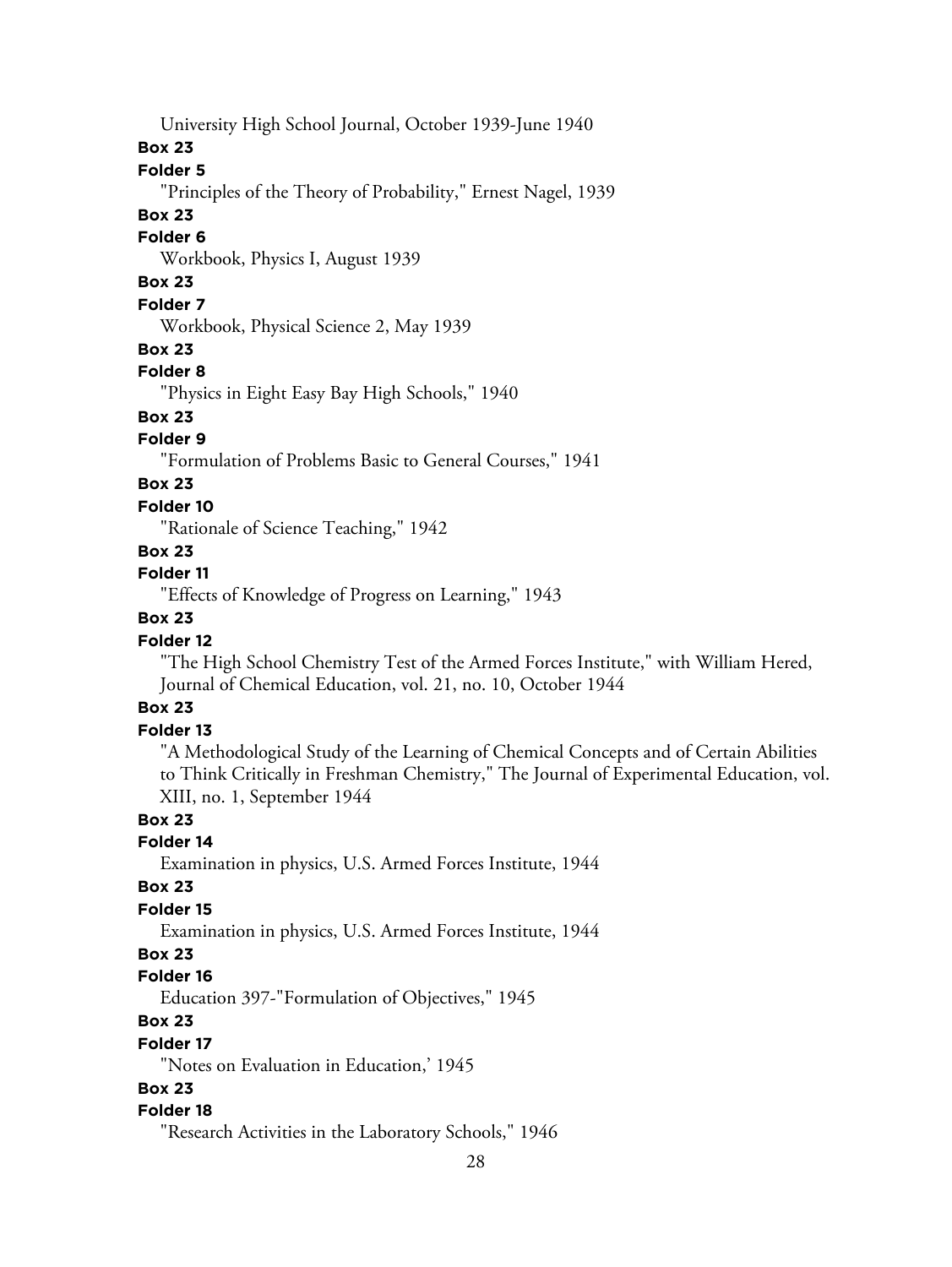**Box 23 Folder 19** "Meta Social Science," 1947 **Box 23 Folder 20** "Inquiry as Educational Method," undated **Box 24 Folder 1** Forum, February 1947-closing speech **Box 24 Folder 2** "Basic Assumptions for a Theory of Learning," 1947 **Box 24 Folder 3** "Basic Assumptions: Dimensions of Interaction," 1947 **Box 24 Folder 4** "Report: Conference on the Scientific Utilization of Sound Records for Research," 1947 **Box 24 Folder 5** "Report to the Faculty, Laboratory School," 1947 **Box 24 Folder 6** "Group Dynamics," 1947 **Box 24 Folder 7** "Tentative Frame of Reference for Interaction Theory of Human Behavior," 1947 **Box 24 Folder 8** Research notebook, 1947 **Box 24**

# **Folder 9**

Kansas University, Psychology Department Seminar, November 10, 1947

# **Box 24**

**Folder 10**

Drafts for monograph on instruction, 1947-1948, undated

#### **Box 24**

# **Folder 11**

"National Training Laboratory in Group Development Report," 1948

# **Box 24**

# **Folder 12**

"Committee #9 Notes," March 1948

# **Box 24**

**Folder 13**

"Classroom Laboratory, April 9, 1948"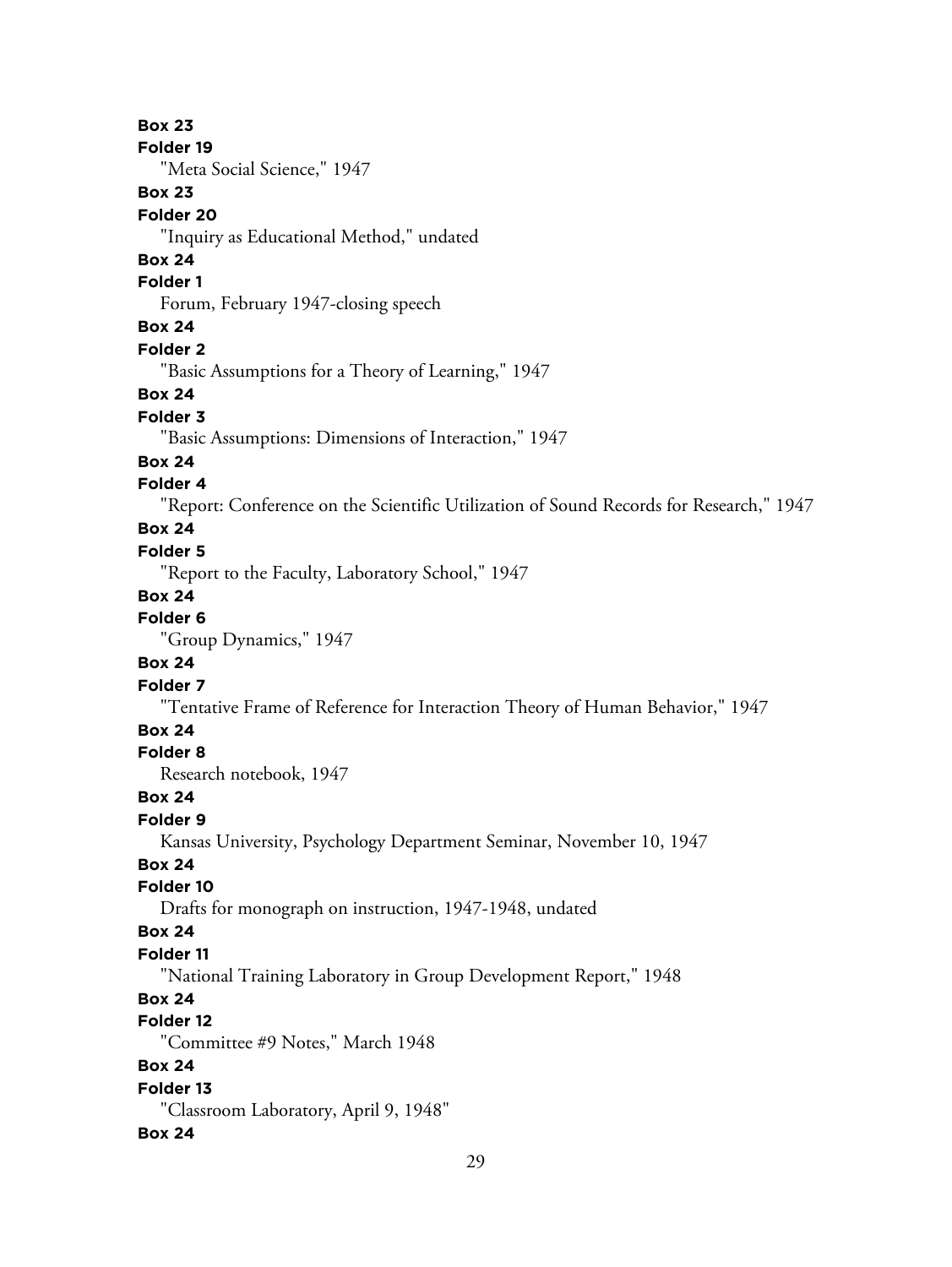"What tga and tgb mean to me," 1948

#### **Box 24**

#### **Folder 15**

"Group Control Systems Related to 'Feeling' and 'Problem Solving Aspects of Group Life," 1948

# **Box 24**

# **Folder 16**

Speeches at Mandel Hall, February 1948

### **Box 24**

#### **Folder 17**

"Notes on Education Department Research Speech," 1948

#### **Box 24**

#### **Folder 18**

"Engineering Research in Curriculum Building," Journal of Educational Research, April 1948

**Box 24**

#### **Folder 19**

"Resistance to Change of Teaching Methods," Progressive Education, vol. 26, no. 7, May 1949

# **Box 24**

#### **Folder 20**

"Group Dynamics for the Classroom Teacher," Portfolio of Teaching Techniques, 1949

### **Box 24**

# **Folder 21**

"A Hypothesis: Group Structures and Realm of Discourse," 1949

# **Box 24**

#### **Folder 22**

"Stereotypes and the Growth of Groups," with Watson Dickerman, Educational Leadership, vol. VI, no. 5, February 1949

### **Box 24**

**Folder 23**

"Toward a Theory of Instruction," 1949

# **Box 25**

### **Folder 1**

"Group Dynamics as a Science and as a Technology," Journal of the National Association of Deans of Women, vol. XII, no. 3, March 1949

# **Box 25**

# **Folder 2**

"Implications for Improving Instruction in the High School," with Ralph W. Tyler, National Society for the Study of Education, 49th Yearbook, 1950

# **Box 25**

# **Folder 3**

"Notes for Formulation of Methodology of the Hyde Park-Kenwood Community Conference," 1950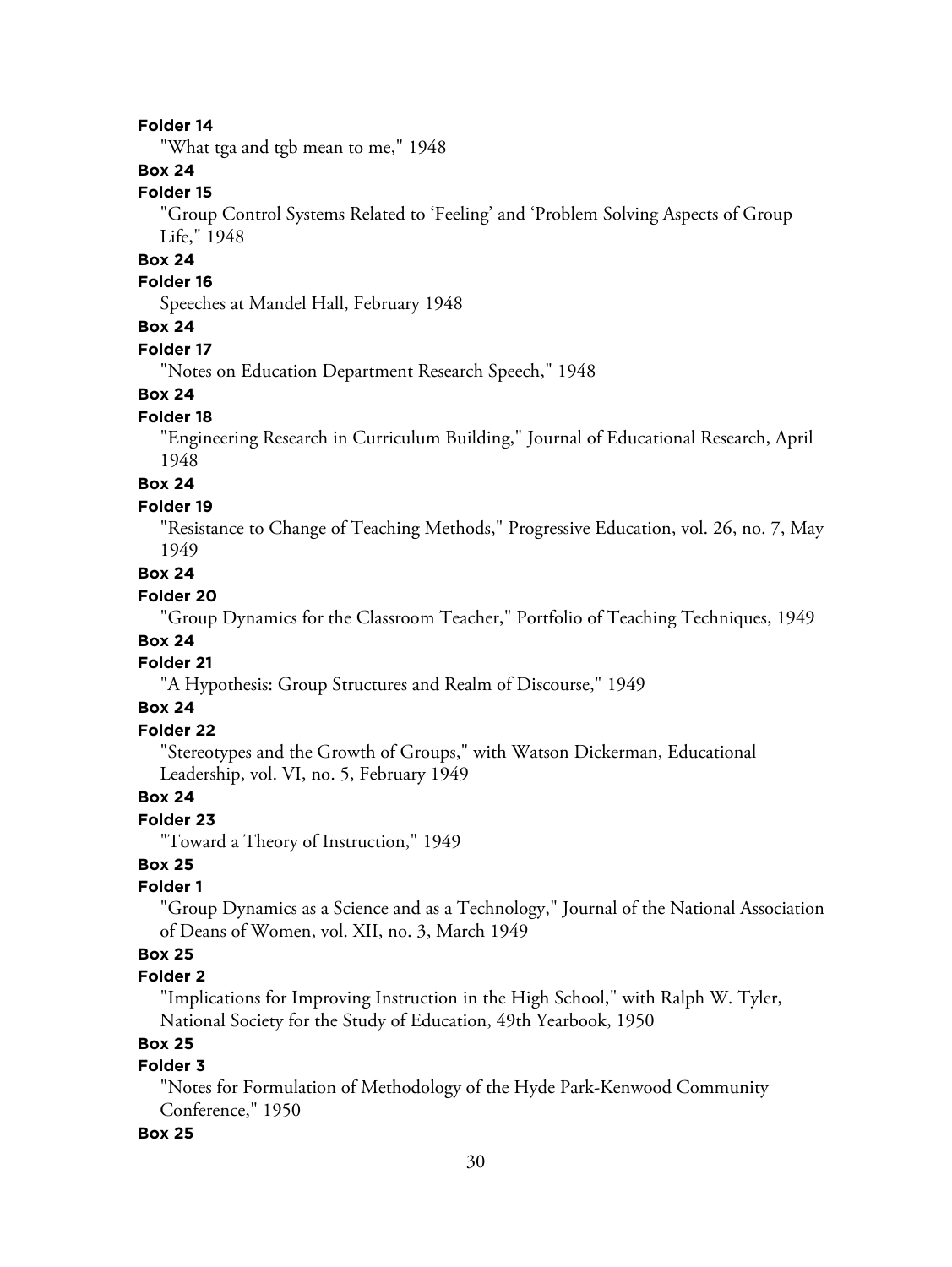Speech at University of Denver, February 1950

#### **Box 25**

# **Folder 5**

"An Exploration: Thermodynamics of Psychological Interaction," 1950

### **Box 25**

#### **Folder 6**

"A Thermodynamic Image of Psychological Equilibrium, undated

### **Box 25**

# **Folder 7**

Human Dynamics Laboratory, notes, 1950-1952

# **Box 25**

#### **Folder 8**

"Group Formation and Development," 1951

# **Box 25**

### **Folder 9**

"Current Investigations in the Laboratory," Journal of Educational Research, October 1951

**Box 25**

#### **Folder 10**

"The Application of Bionic Theory to the Study of Small Groups," 1952

#### **Box 25**

### **Folder 11**

"Course of Development of Our Group," Winter 1953

### **Box 25**

#### **Folder 12**

"Shall We Sit Idly By?" Etc: A Review of General Semantics, vol. XI, no. 1, Autumn 1953

# **Box 25**

#### **Folder 13**

"Interpretive Comments," Winter 1953, "Philosophy and Action, Richard McKeon, 1952

#### **Box 26**

#### **Folder 1**

"Neighbors in Action: A Manual for Community Leaders," with Bettie Belk Sarchet, 1954 **Box 26**

# **Folder 2**

"The Mature and Effective Group," with Dorothy Stock, Journal of the National Education Association, vol. 44, no. 2, February 1955

# **Box 26**

### **Folder 3**

"Evaluating Community Action Programs," 1955

# **Box 26**

#### **Folder 4**

"Propositions about Working Groups," 1955

### **Box 26**

### **Folder 5**

"Notes for Presentation to Behavioral Science Seminars," 1955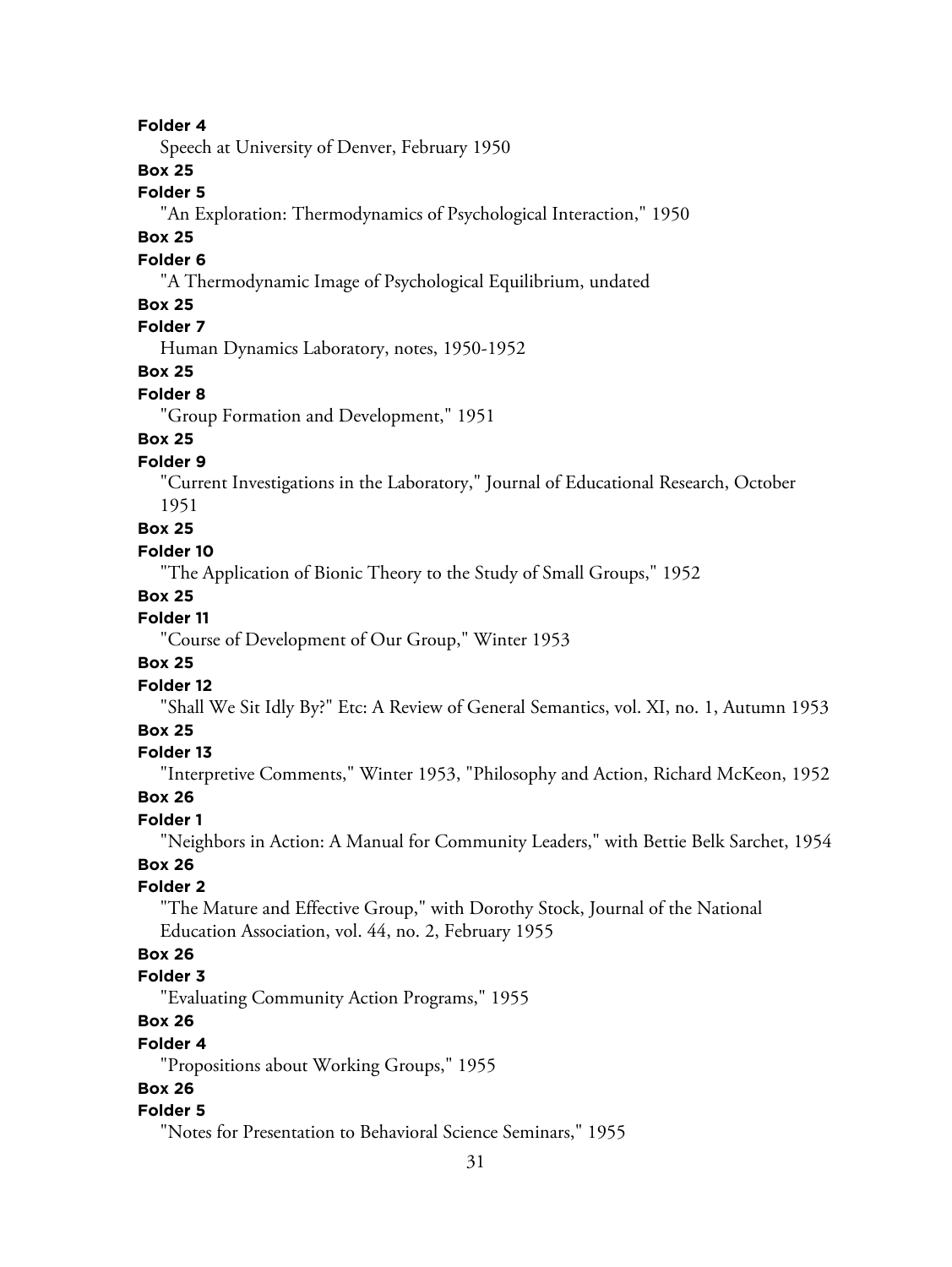#### **Folder 6**

"A Conceptual Approach to Human Relations," 1956

### **Box 26**

### **Folder 7**

"Human Relations in European History," 1956

# **Box 26**

# **Folder 8**

"Leadership in Nursing," 1957

### **Box 26**

#### **Folder 9**

"The Telephone in the Classroom," 1957

#### **Box 26**

#### **Folder 10**

"Training of Trainers in Human Relations," E.P.A. Project 339, January 1957

#### **Box 26**

# **Folder 11**

The Small Society, chemistry unit, 1957

# **Box 26**

#### **Folder 12**

"Proposal for Pilot Investigations of aspects of the problem of 'Teacher Effectiveness' in Collaboration with the Laboratory School," 1957

# **Box 26**

#### **Folder 13**

"Sophomore Project: Teaching Ideas," August 1957

# **Box 26**

#### **Folder 14**

"Four Propositions in Search of an Educational Dynamic,' Adult Education, vol. VIII, no. 3, Spring 1958

# **Box 26**

#### **Folder 15**

Summary of research for "Development of Educational Methods for Different Types of Students," 1958-1961

# **Box 26**

### **Folder 16**

Center for Advanced Study in the Behavioral Sciences, 1958-1961

#### **Box 26**

#### **Folder 17**

"Individual Change and Group Development: A Two-Way Street?" United States Civil Service Commission, Digest of Proceedings, Institute for Employee Development Officers, November 2-6, 1959

# **Box 27**

# **Folder 1**

"Dynamics of social systems: organization and work group," Psychosociologie Industrielle, 1959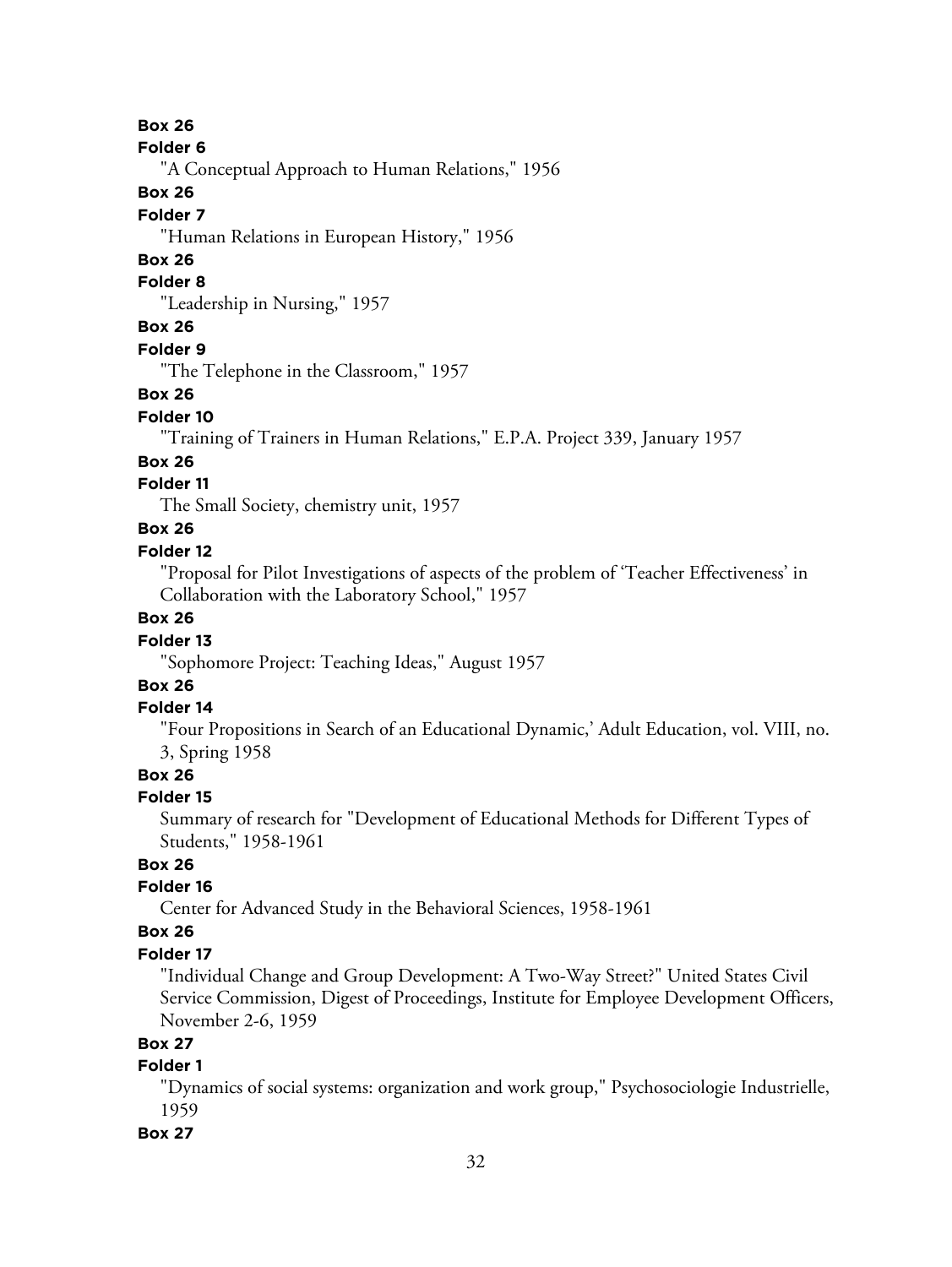"Techniques of Discussion," 1959

# **Box 27**

### **Folder 3**

"Leadership in Nursing Conference," 1959

# **Box 27**

#### **Folder 4**

"Theory Session 2," July 22, 1959

# **Box 27**

# **Folder 5**

"As Ciências Sociais: um esquema conceitual para a Educação," with Jacob W. Getzels, Educação E Ciencias Sociais, vol. 4, no. 10, April 1959

#### **Box 27**

### **Folder 6**

"Nursing Education: Diversity without Unity," 1960

#### **Box 27**

# **Folder 7**

"Proposal: To Develop a Definition of 'Good Teaching'," 1960

# **Box 27**

### **Folder 8**

"Five Chapters for a Book on Inquiry," 1960-1961

#### **Box 27**

# **Folder 9**

"Rationale, Technology, and Art of Flexible-Program Teaching Machine and Related Items," 1961

# **Box 27**

# **Folder 10**

Teaching machine, technical notebook, undated

# **Box 27**

# **Folder 11**

"The Group Contributes to the Individual," Human Variability and Learning, 1961

### **Box 27**

### **Folder 12**

"Education and the Human Quest," Baltimore Bulletin of Education¸ vol. XXXIX, no. 2, 1961-1962

# **Box 27**

# **Folder 13**

"The Self-Teaching Workbook," April 10, 1962

# **Box 28**

#### **Folder 1**

"One Small Head. . ." with Melvin W. Barnes, Educational Leadership, December 1962

### **Box 28**

# **Folder 2**

Teacher Aye and Bee, Individual Inductive Inquiry, 1962

# **Box 28**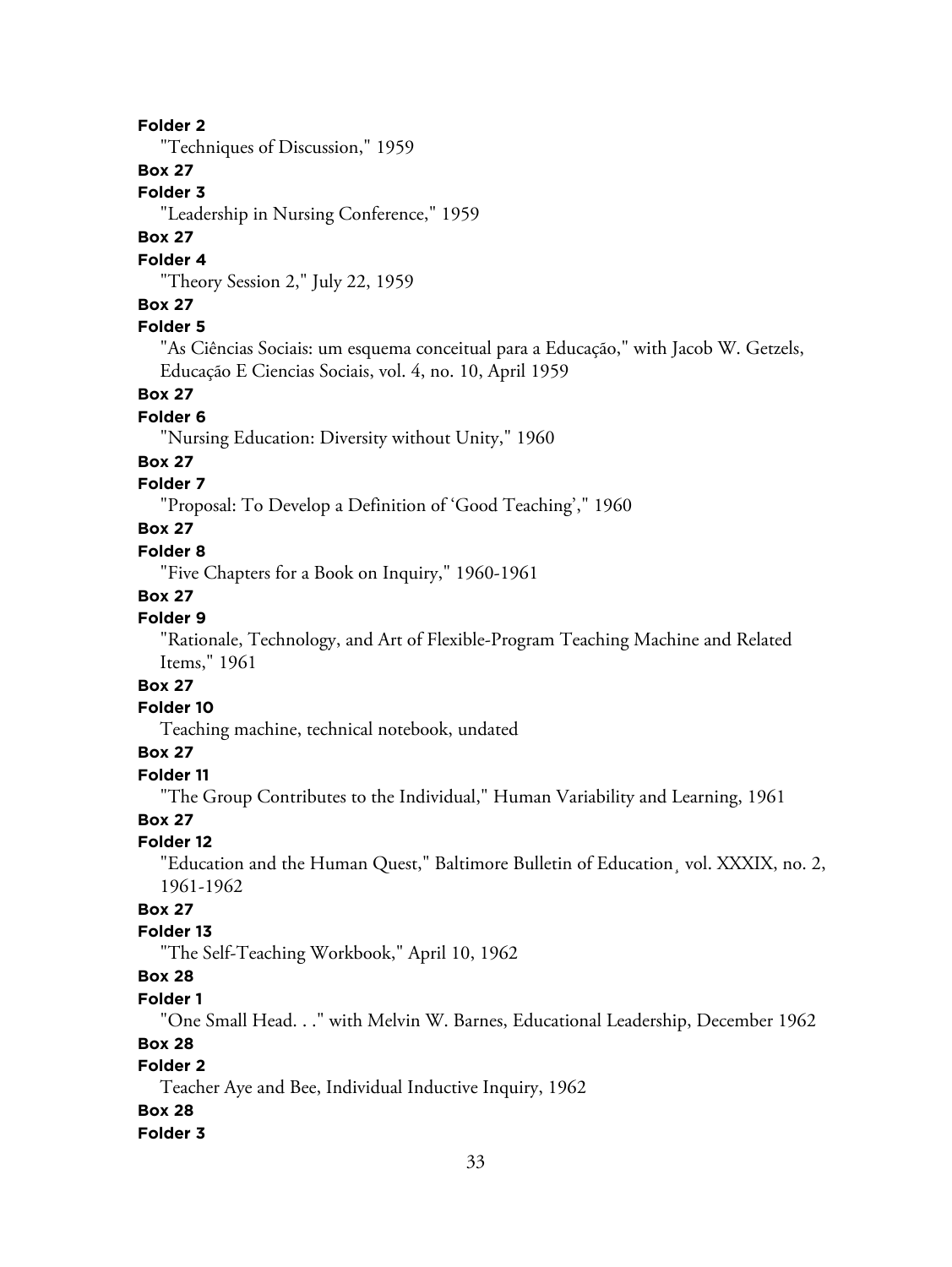"Learning to Write Formulas for Chemical Compounds," "The Self-Teaching Workbook," "Instructional Device," 1962, 1963, undated

# **Box 28**

# **Folder 4**

"Programmed Materials Today: Critique and Proposal," The Elementary School Journal, vol. 63, no. 4, January 1963

# **Box 28**

### **Folder 5**

Educational News and Editorial Comment," The Elementary School Journal, March 1963 **Box 28**

#### **Folder 6**

"Programmed Instruction: Insight vs. Conditioning," Education, vol. 83, no. 7, March 1963

• Folder7: "Grouping for Teachability," Theory into Practice, vol. 2, no. 2, April 1963

### **Box 28**

#### **Folder 8**

Booklets

- Creativity and College Teaching, 1963
- Educational Leadership, 1963

### **Box 28**

#### **Folder 9**

"Proposal: The Development of a Behavioral Science Rationale for Education," 1963

### **Box 28**

### **Folder 10**

"Proposal for the Establishment of a Center for the Study of Educative Processes," 1963

- Research areas, notes, 1963
- "Analytical of Experiments," 1964

### **Box 28**

#### **Folder 11**

"Proposals," March 25, 1964

### **Box 28**

### **Folder 12**

"Behavioral Science Concepts in Teaching," 1964

# **Box 28**

### **Folder 13**

"Symposium on the Chase Administration," 1964

#### **Box 28**

#### **Folder 14**

"What Greater Absurdity Than Freedom and Our Schools," Freedom and the Schools: Is It an Absurdity? Third Annual Elementary Education Conference, Northeastern Illinois University, June 23, 1964

# **Box 28**

# **Folder 15**

"Experiences with Programmed Materials in the Chicago Area," with John R. Gunther, Four Cases Studies of Programmed Instruction, 1964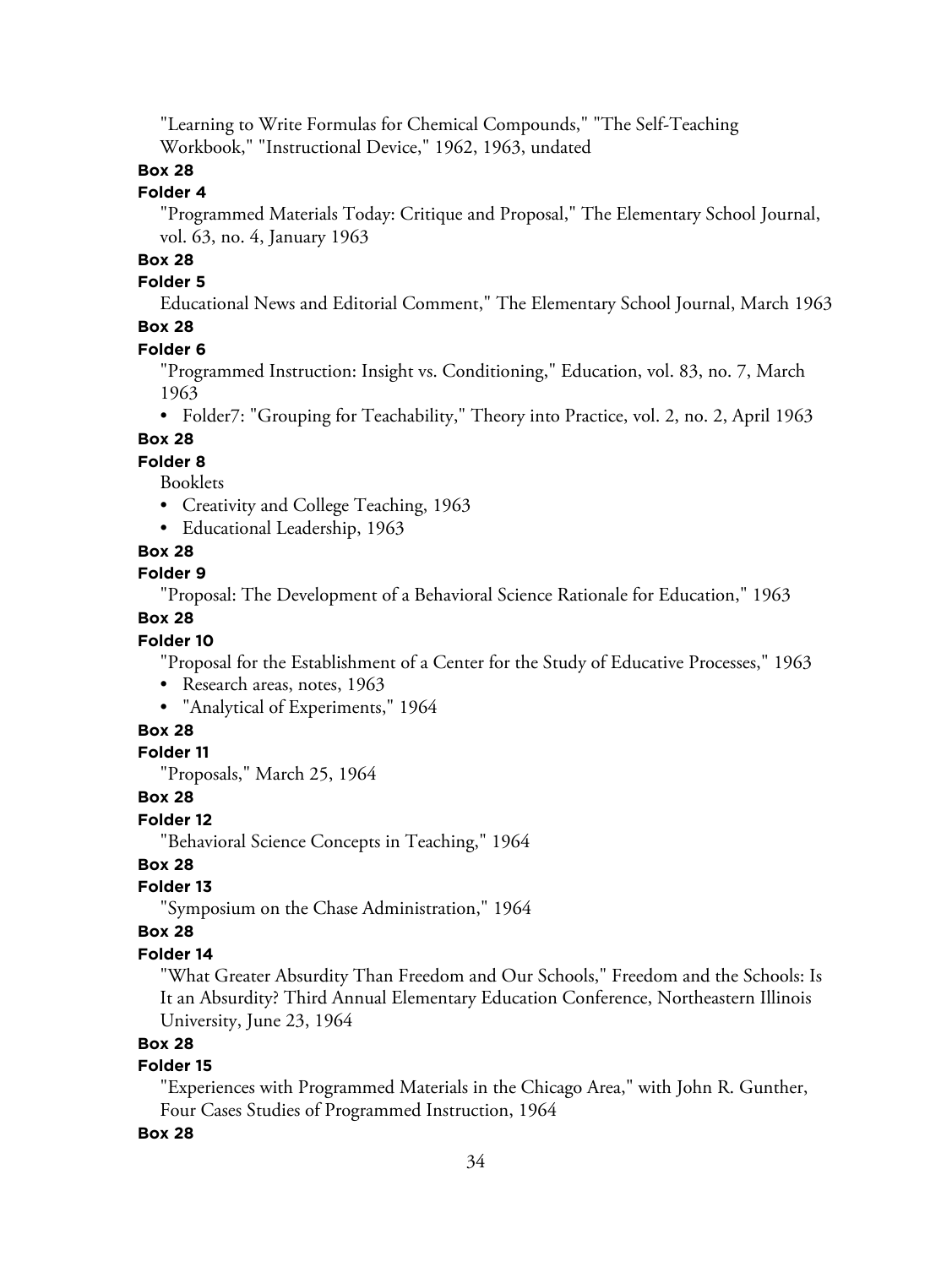"Honesty in the Curriculum: An Analysis of Assumptions," Thelen et al, Curriculum Leadership, vol. 2, no. 1, winter 1964-1965

### **Box 28**

#### **Folder 17**

"Neighborhood Educational Research Centers," with Bruce McPherson, 1965

# **Box 28**

# **Folder 18**

"Materials that Promote Inquiry and Thinking," Educational Screen & Audiovisual Guide, December 1965

#### **Box 28**

#### **Folder 19**

"Pointless Programmed Learning," 1965

# **Box 28**

### **Folder 20**

"Some Classroom Quiddities for People-Oriented Teachers," Journal of Applied Behavioral Science, vol. 1, no. 3, July/August/September 1965

#### **Box 29**

# **Folder 1**

"The Development of Problems for Investigation in Social Studies Classrooms," 1966

#### **Box 29**

# **Folder 2**

Grant proposal, "Differential Utility of Four Audiovisual Media for Three Educational Objectives; Development of Media Assessment Console; Appraisal of Scroll Film," 1966

### **Box 29**

#### **Folder 3**

"Proposal for an International Conference on Educational Theory," 1966

### **Box 29**

#### **Folder 4**

"Pupil Self-Direction," The Bulletin of the National Association of Secondary-School Principals, vol, 50, no. 309, April 1966

# **Box 29**

# **Folder 5**

"Urban School Systems (A Response to Mr. Katz)," Phi Delta Kappan, vol. XLVIII, no. 7. March 1967

### **Box 29**

# **Folder 6**

Journals

- "Matching Teachers and Pupils," NEA Journal, vol. 56, no. 4, April 1967
- "Matching Teachers and Pupils," The Education Digest, May 1967

# **Box 29**

#### **Folder 7**

"Tutoring by Students," 1968

#### **Box 29**

#### **Folder 8**

"What's New in Grouping," The PTA Magazine, vol. 62, no. 1, September 1967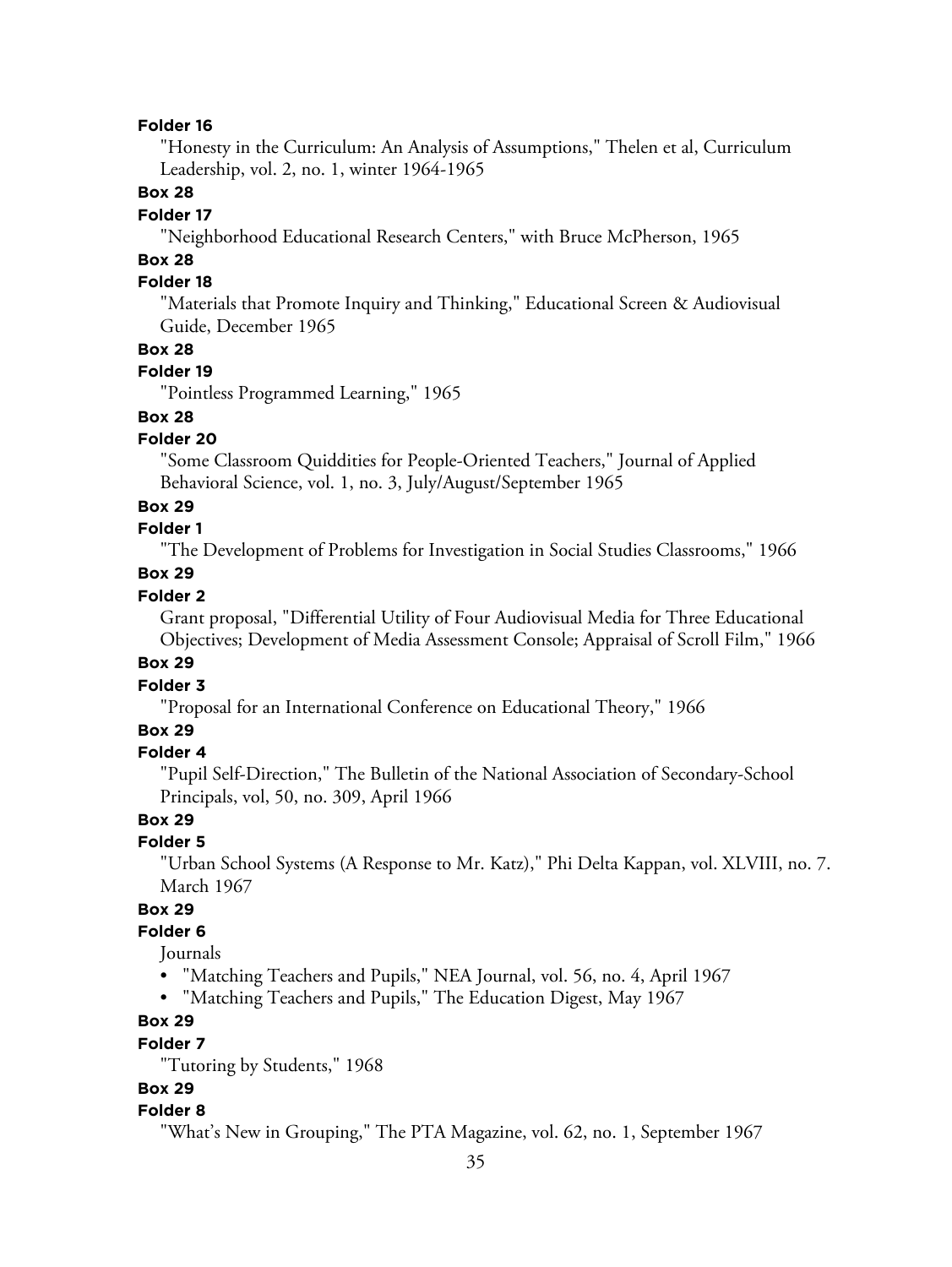**Folder 9**

"Rationale and Method of Classroom Instruction," 1967

### **Box 29**

### **Folder 10**

"The Helping Process in Schools," 1967

# **Box 29**

#### **Folder 11**

The Small Society, chemistry unit, 1967

# **Box 29**

### **Folder 12**

"Propositions: Societal Demand Educational Response," Education 342, March 1968

### **Box 29**

### **Folder 13**

"Action Paragraphs," 4 Country Conference, November 1968

# **Box 29**

# **Folder 14**

"Instant Innovations for the Classroom," 1968

# **Box 29**

### **Folder 15**

"Tele-lecture Presentation to Comfield Task Force Ib," 1968

# **Box 29**

# **Folder 16**

"Position Paper on Mental Health Research," 1968

### **Box 29**

### **Folder 17**

"The Humane Person Defined," Humanizing the Secondary School, 1969

### **Box 29**

### **Folder 18**

"Scüler als Tutoren," Individualisierung und Sozialisierung im Unterricht, 1969

### **Box 30**

### **Folder 1**

Reply to "On 'A Proposal for the Attainment of Racial Integration through Public Education," by Roger R. Woock, School Review, vol. 78, no. 4, August 1970

# **Box 30**

# **Folder 2**

"Tutoring by Students," The Education Digest, February 1970

# **Box 30**

# **Folder 3**

"Secularizing the Classroom's Semisacred Culture," School Review, vol. 79, no. 1, November 1970

# **Box 30**

# **Folder 4**

Response to "Classroom Incident," Today's Education, vol. 59, no. 4, April 1970 **Box 30**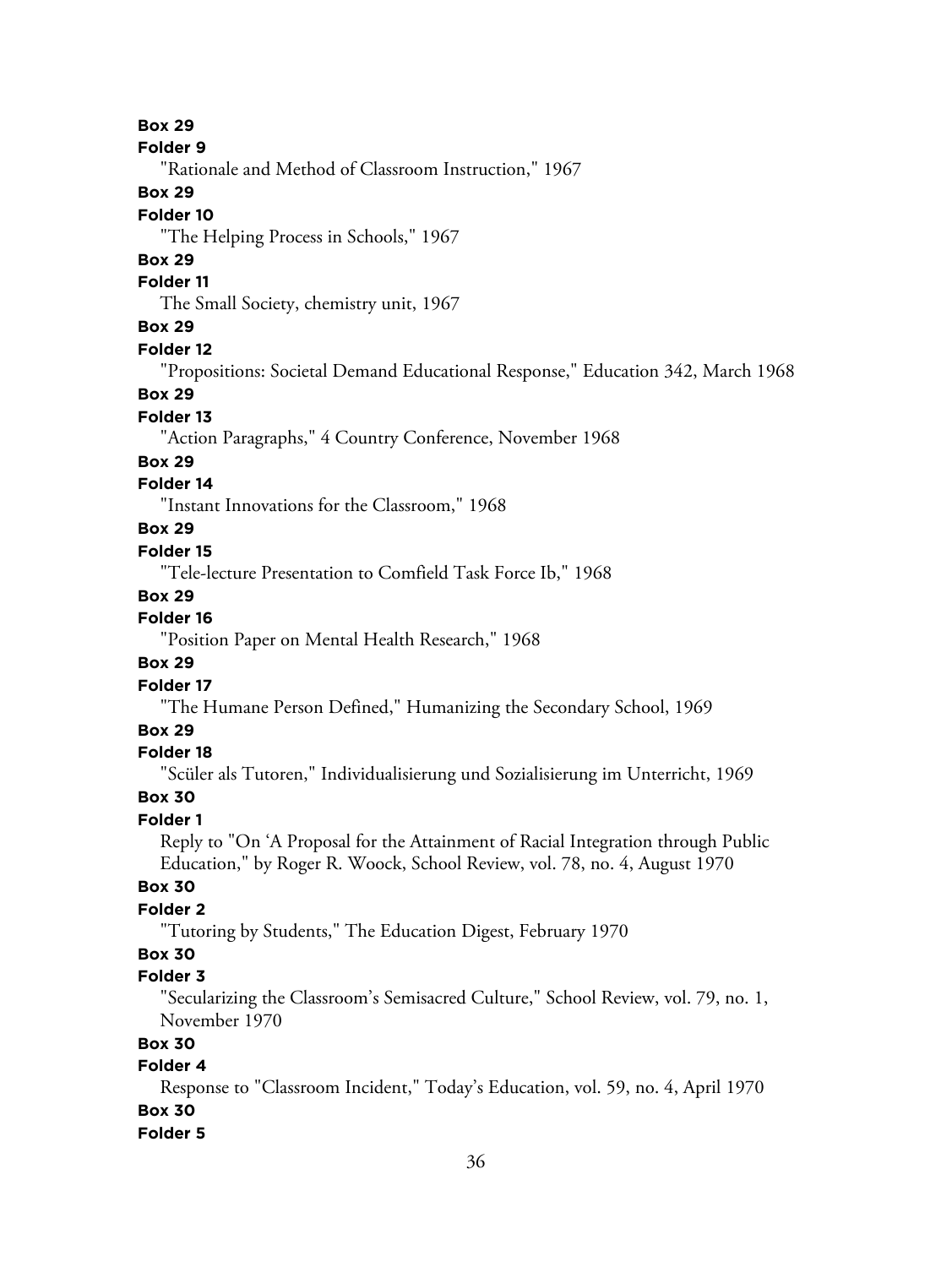"A Proposal for the Attainment of Racial Integration Through Public Education," School Review, vol. 78, no. 3, May 1970

# **Box 30**

# **Folder 6**

Schools and Classrooms as Educative Societies

# **Box 30**

# **Folder 7**

"Curriculum Development from Uh-Huh to O Wow," charts, 1970

### **Box 30**

# **Folder 8**

"The Relationship of Group Composition to Performance in Small Adolescent Groups," Thelen et al, 1970?; "Curricular Notes for a Curriculum Conference," 1970

### **Box 31**

#### **Folder 1**

Educative Teaching, miscellaneous chapter drafts, 1963, 1970-1971, undated

### **Box 31**

### **Folder 2**

Follow-through Site Visit: Western Behavioral Science Institute, Emerson-Bandini Schools, February 25-27, 1971

### **Box 31**

**Folder 3**

Theoretical Analysis of Follow Through, Follow Through Project, June 1971

# **Box 31**

# **Folder 4**

"Silberman's Book and Beyond," 1971

# **Box 31**

#### **Folder 5**

"Exercise in Planning Formats," 1971

### **Box 31**

# **Folder 6**

"Report of Review Panel Site Visits-Syracuse and Stanford Educational Policy Research Centers," 1971

### **Box 31**

### **Folder 7**

"Scheme for an Analysis of Policy," January 11, 1971

# **Box 31**

# **Folder 8**

Glidewells class notes, 1972, undated

# **Box 31**

### **Folder 9**

"Ruminations on Teacher Education: The Beginnings of a Proposal," 1973

### **Box 31**

# **Folder 10**

The Process, Practice, and Profession of Education, draft, chapters 1-14, 1973

# **Box 32**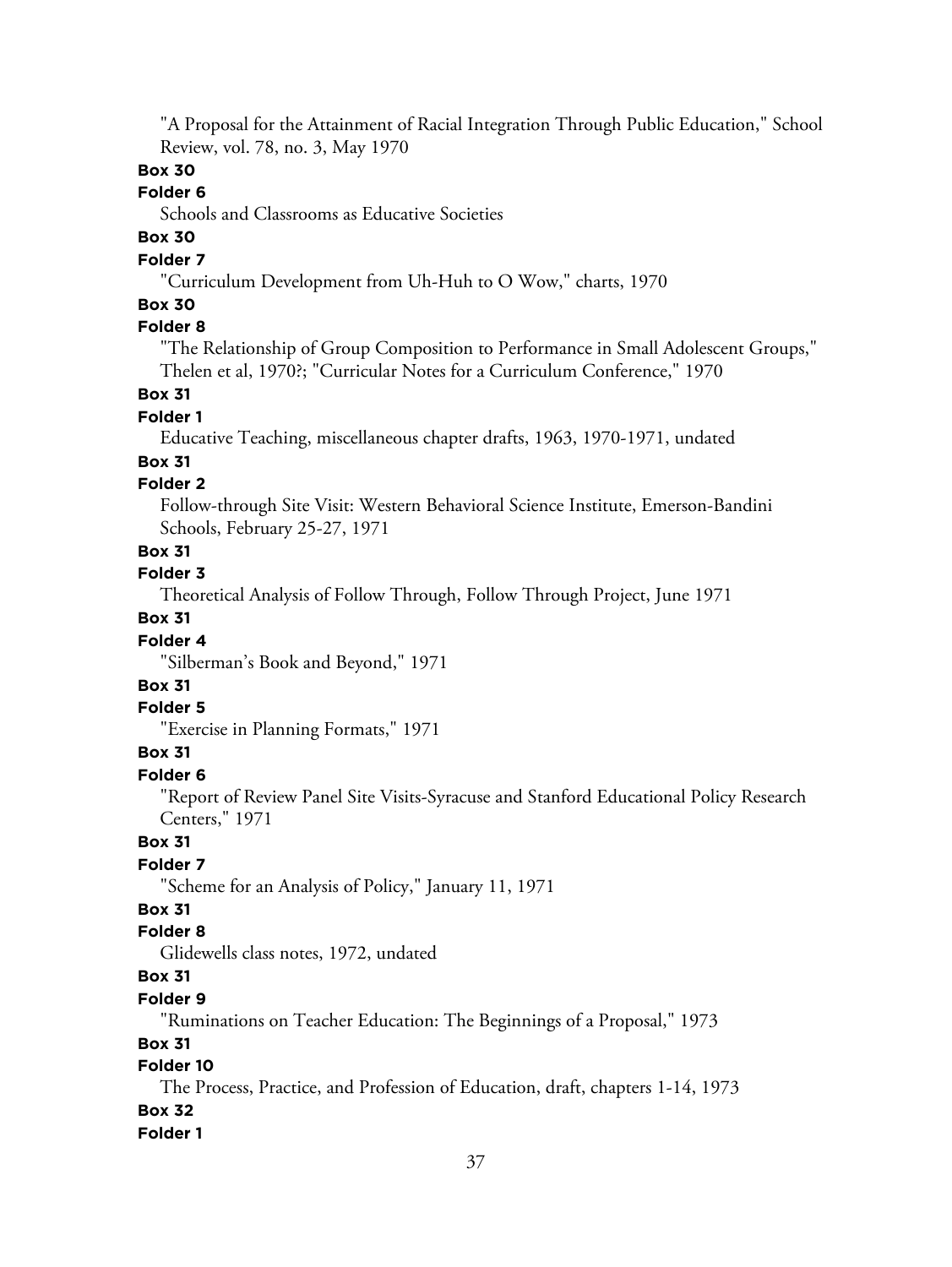The Process, Practice, and Profession of Education, draft, chapters 15-18, 1973

### **Box 32**

# **Folder 2**

The Process, Practice, and Profession of Education, draft, chapters 19-26

# **Box 32**

# **Folder 3**

"Reflections on Curriculum as a Special Field," 1973

# **Box 32**

# **Folder 4**

"Prospectus for Faculty Seminar on Educative Teaching," 1973

# **Box 32**

# **Folder 5**

"Portrait of a Professional," March 1974

# **Box 32**

# **Folder 6**

Tables to accompany AERA presentation, 1974

# **Box 32**

# **Folder 7**

Tables to accompany AERA presentation, 1974

# **Box 32**

# **Folder 8**

"The Educativeness of Classrooms," Paideia: A Journal of Legal Experience, vol. 1, no. 1, March 1975

# **Box 32**

# **Folder 9**

"The Department-School Secretariat," 1975

# **Box 32**

# **Folder 10**

"Principals Seminar," April 4, 1975

# **Box 32**

# **Folder 11**

"Proposal for a Fundable (?) Research Center for Development of Theories of Action," 1975

# **Box 32**

# **Folder 12**

The Small Society of the Classroom, draft, 1975

# **Box 32**

# **Folder 13**

The Small Society of the Classroom, draft, 1975

# **Box 33**

# **Folder 1**

The Small Society of the Classroom, draft, 1975

# **Box 33**

# **Folder 2-6**

Dialogue in Education, draft, 1975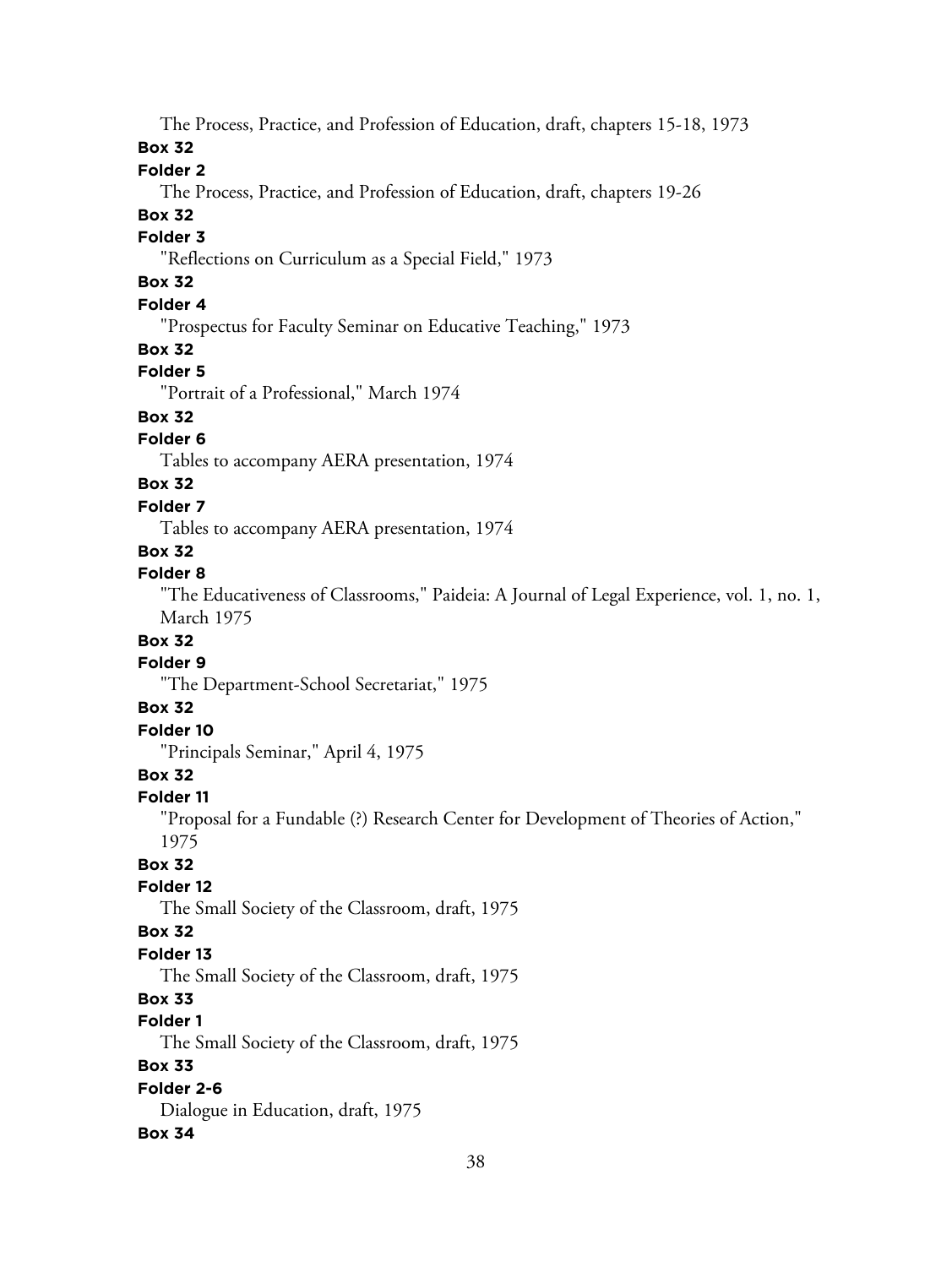Response to "Via Technology," Phi Delta Kappan, February 1977

# **Box 34**

# **Folder 2**

"At the Center," The Center Magazine, vol. X, no. 3, May/June 1977

# **Box 34**

# **Folder 3**

"Educational Research vs. Social Science Research," The Review of Education, July/August 1977

# **Box 34**

### **Folder 4**

"Characteristics of Ph.D. Research in Education," 1977

### **Box 34**

### **Folder 5**

"A Human Energy Issue: The Temporary Mobilization and Use of Human Resources," Group and Organization Studies, vol. 4, no. 3, September 1979

# **Box 34**

# **Folder 6**

"Authenticity, Legitimacy, and Productivity: A Study of the Tensions Among Values Underlying Educational Activity," Curriculum Studies, vol. 14, no. 1, 1982

# **Box 34**

# **Folder 7**

Review of The Classroom Society, Mary Louise Somers, Social Service Review, vol. 56, no. 4, December 1982

### **Box 34**

#### **Folder 8**

Review of Education and Inquiry, American Journal of Education, vol. 90, no. 3, May 1982

# **Box 34**

# **Folder 9**

"Foreword," Teaching Inquiry: A Strategy for Improving Secondary Basic Skills Information, 1983

# **Box 34**

#### **Folder 10**

Unidentified book chapters, undated

# **Box 34**

#### **Folder 11**

Untitled draft, undated

# **Box 34**

#### **Folder 12**

"Ph.D. Research: A Dialogue," undated

### **Box 34**

# **Folder 13**

Notes and drafts, undated

### **Box 34**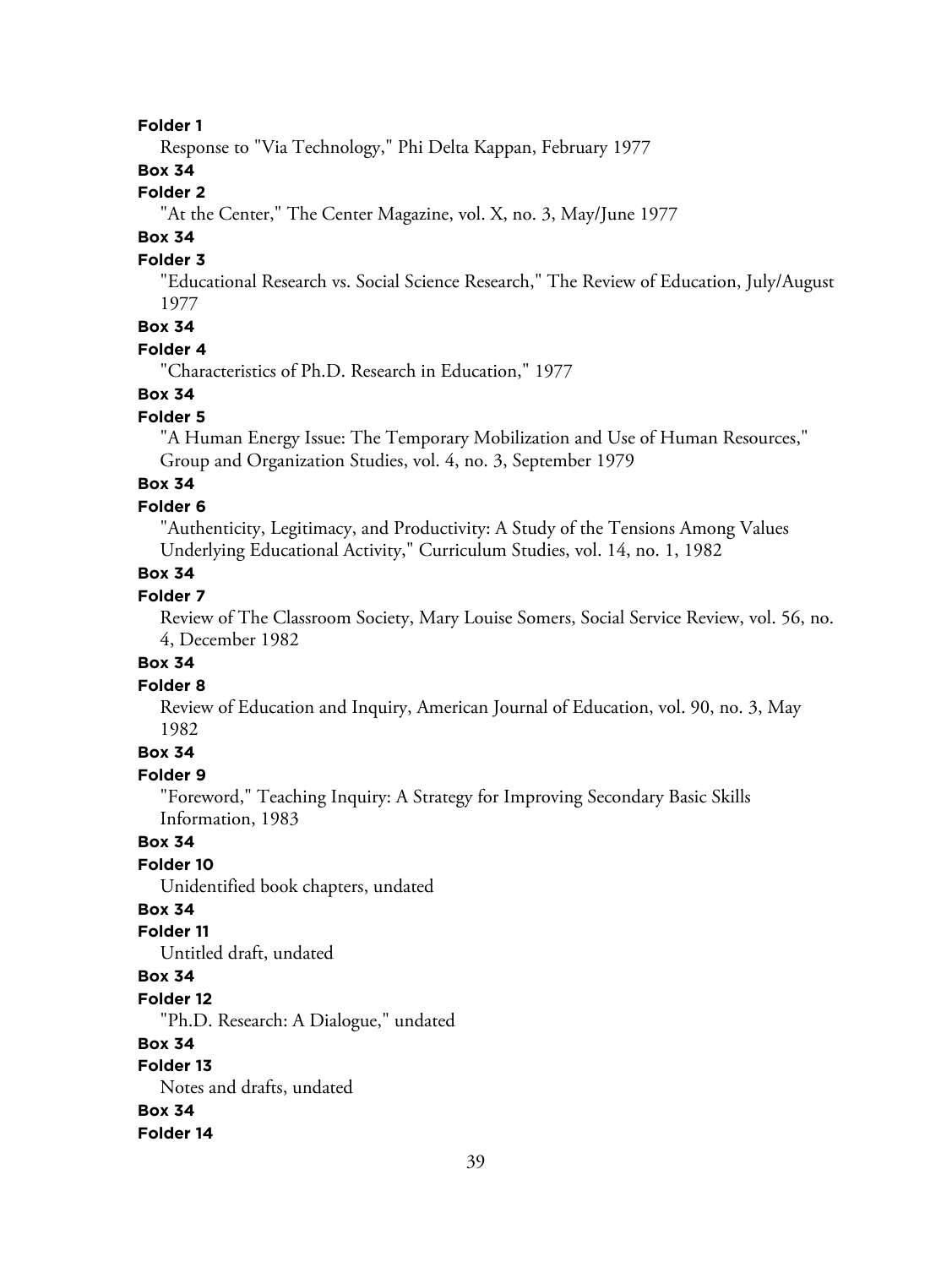"Systems" and "The Pyramid of Consciousness," notes charts, drafts, undated

### **Box 34**

### **Folder 15**

Teachability variables, undated

### **Box 34**

### **Folder 16**

Inductive discovery, charts, undated

# **Box 34**

# **Folder 17**

Inductive discovery, drafts and data, undated

### **Box 35**

# **Folder 1**

Tests, administration instructions, keys, undated

# **Box 35**

# **Folder 2**

Interviews with Laboratory School teachers (Havighurst, Zarvis, Ken, Beauchamp), undated

### **Box 35**

### **Folder 3**

Interviews with Laboratory School teachers (Parker, Newman, Bud,

# **Box 35**

# **Folder 4**

Untitled questionnaire, undated

# **Box 35**

### **Folder 5**

"Proposal for the Establishment of a Center for the Study of Instruction," undated

# **Box 35**

# **Folder 6**

"A Proposal for the Attainment of Racial Integration through Public Education," undated

# **Box 35**

# **Folder 7**

"International Study of Cross-cultural Relationships Between Educational Theory, Practice, and Function in Society," undated

# **Box 35**

# **Folder 8-12**

Ethos of the Midwestern High School, rough drafts and data

### **Box 36**

### **Folder 1**

"Science and Happiness," undated

# **Box 36**

# **Folder 2**

"Morality and the Scientific Paradigm," Journal of Educational Research, draft, undated

# **Box 36**

### **Folder 3**

"Some Matters of Little Consequence with Regard to Flight 93," undated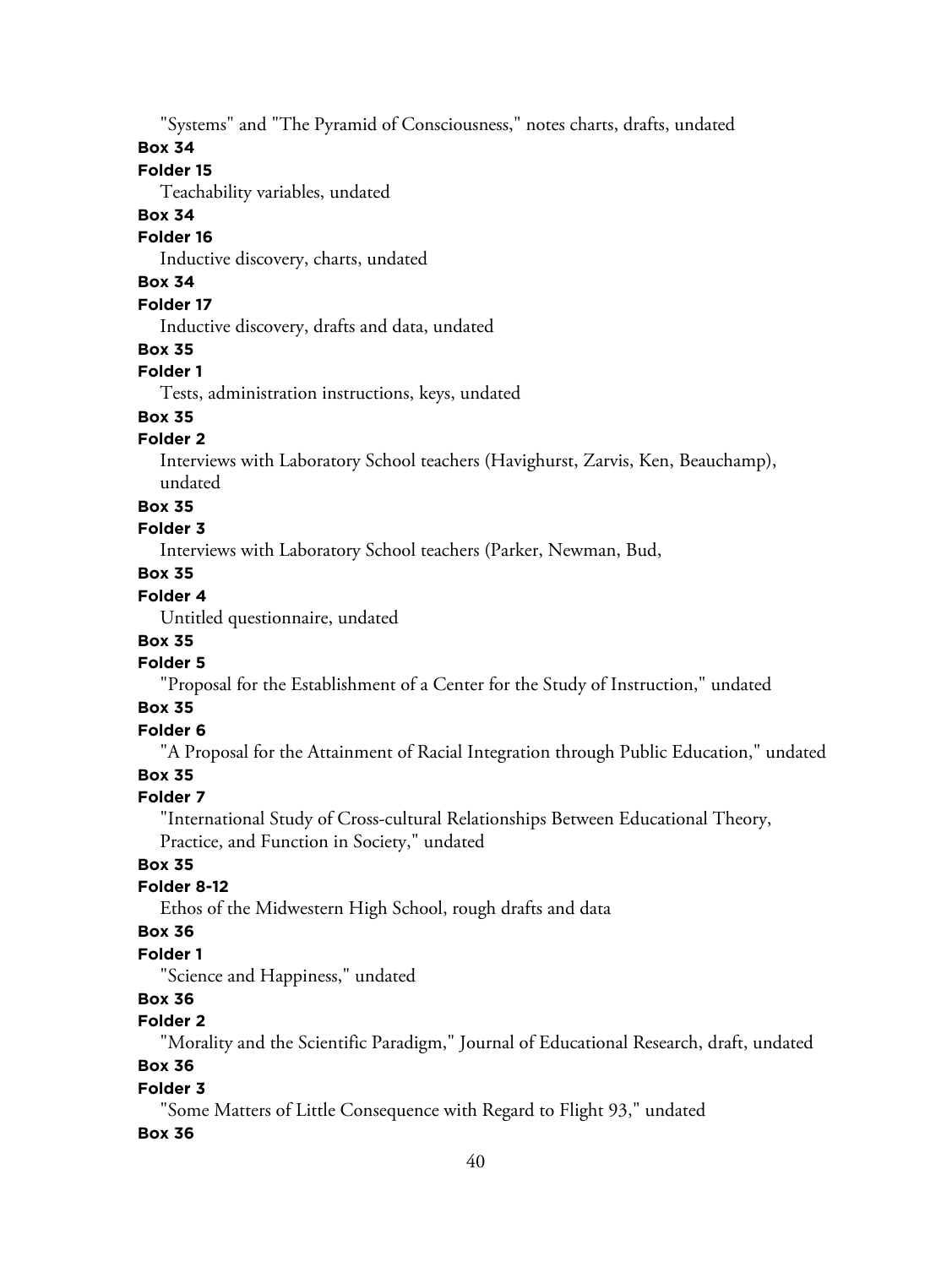"Impressions of the Workshop Programs and Prospects of the Center for Programmed Instruction," undated

# **Box 36**

# **Folder 5**

"An Illustration of Strategy-TV Class of 400," undated

# **Box 36**

# **Folder 6**

"Purposes of the National Training Laboratories," undated

# **Box 36**

#### **Folder 7**

Addendum to Working Paper for UNESCO Institut for Pedagogik," undated

### **Box 36**

# **Folder 8**

"Working with Bion's Concepts," undated

# **Box 36**

# **Folder 9**

"Selected Working Papers in Explication of a Rationale for Classroom Practices," undated

### **Box 36**

# **Folder 10**

Untitled outline, undated

# **Box 36**

**Folder 11**

"Views of Interaction," undated

### **Box 36**

# **Folder 12**

"Meta Theory for Organizational Inquiry," undated

# **Box 36**

#### **Folder 13**

"The Nature of Achievement Learning-Assumptions," undated

#### **Subseries 2: Writing by Others**

### **Box 36**

# **Folder 14**

"How to Run Away from an Educational Problem," Paul B. Diederich, Progressive Education, vol. XIX, no. 8, March 1942

#### **Box 36**

#### **Folder 15**

American Education in the Postwar Period, Ed. Nelson B. Henry, 1945

# **Box 36**

# **Folder 16**

"Foundations of Physics," Philipp Frank, 1946

# **Box 36**

### **Folder 17**

"Social Class Influences Upon Learning," Allison Davis, 1948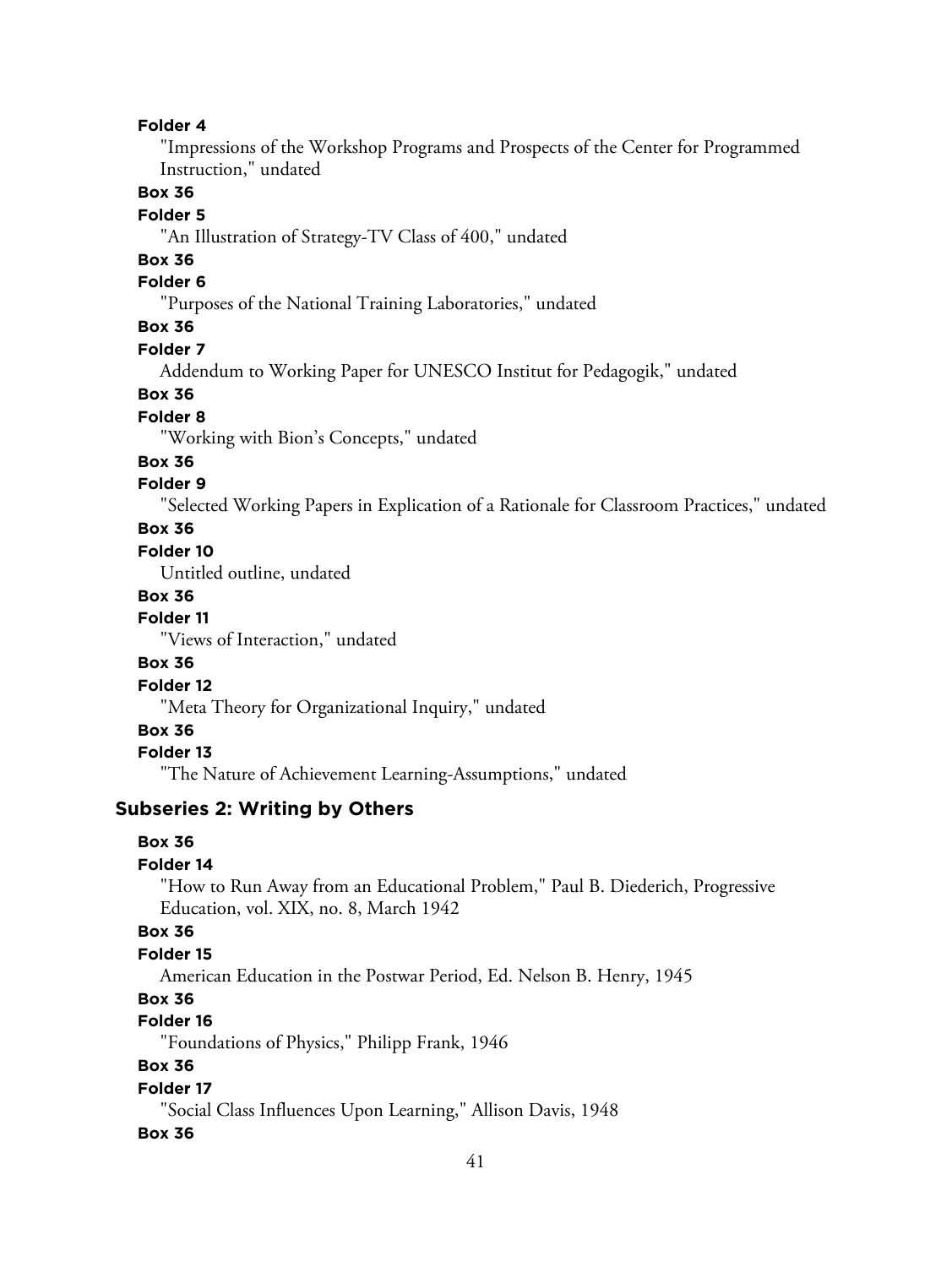Essays for John Dewey's Ninetieth Birthday, Ed. Kenneth D. Benne and Wm. O. Stanley, 1950

# **Box 36**

#### **Folder 19**

"Introduction: The Effect of the Teacher's Role on the Group's Willingness to Participate in Problem Solving," Milton Freedman, December 1952

# **Box 37**

### **Folder 1**

Prediction of Individual Work Role in Two Adult Learning Groups, dissertation, Bettie Belk Sarchet, 1952

### **Box 37**

### **Folder 2**

"Block Groups and Community Change," Bettie B. Sarchet, 1955

### **Box 37**

### **Folder 3**

Centro Sociale, 1956

# **Box 37**

#### **Folder 4**

"Ethics and Politics," Richard McKeon, Teachers College Record, vol. 62, no. 7, April 1961

#### **Box 37**

#### **Folder 5**

Our Working World, Lawrence Senesh, 1965

### **Box 37**

#### **Folder 6**

"The Social Group Worker's Communicated Expectations: One Dimension of Style," Raymond Carlson, 1970

### **Box 37**

# **Folder 7**

"The Practical 3: Translation into Curriculum," Joseph J. Schwab, School Review, vol. 81, no. 4, August 1973

# **Box 37**

# **Folder 8**

"Beyond the Two Disciplines of Scientific Psychology," Lee J. Cronbach, 1974

# **Box 37**

### **Folder 9**

"Knowing, Feeling Doing," Ronald Lippit and Eva Schindler Rainman, Beyond the Scientific: A Comprehensive View of Consciousness, 1978

# **Box 37**

# **Folder 10**

"Four Papers on Training in Human Relations," Donald A. Nylen, Harold J. Leavitt, Louis Duenweg, Finn C. Taieth, undated

# **Box 37**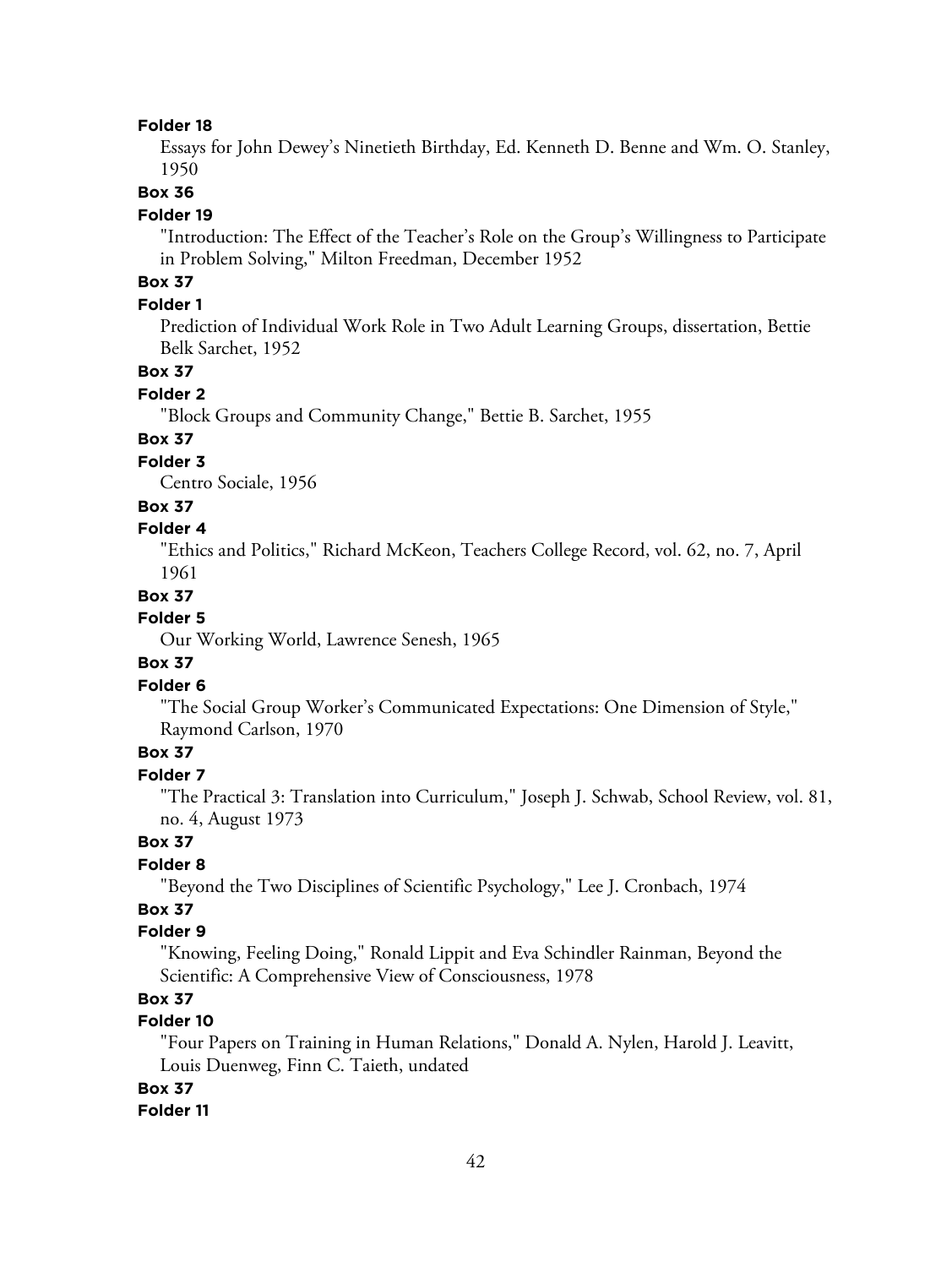"Some Findings from a Study to Test the Cross Cultural Application of Certain Group Training Principles," Jean N. MacKenzie, undated

# **Box 37**

# **Folder 12**

"Philosophic Semantics and Philosophic Inquiry," Richard McKeon

# **Box 37**

# **Folder 13**

"Levy's Nine Laws of the Disillusionment of the True Liberal," Marion J. Levy, Jr. and "Murphy's Laws," undated

- "Demands Leading to Success and Failure in a Human Relations Group," Diane M. Stewart, undated
- Social Service Review, 1975

# **Series VII: Oversize and Audiovisual Materials**

### **Box 38**

"Learning by Teaching," 33 rpm records, undated

# **Box 39**

### **Folder 1**

Behavior rating of pupils, NIMH project, 1966

### **Box 39**

#### **Folder 2**

Behavior rating of pupils, NIMH project, 1966

# **Box 39**

### **Folder 3**

"The Schools We Seek," address to four county conference, March 1969

# **Box 39**

### **Folder 4**

Photo, Fellows and staff of the Center for Advanced Study in the Behavioral Sciences, September 27, 1960

#### **Box 40**

Activities for workshop classes, note cards, 1961

### **Box 41**

Notecards for use with teaching machine, undated

### **Box 42**

Teaching machine, undated

### **Box 43**

Filmstrip, "School Room," #4553, undated

### **Box 43**

Filmstrip, "Manager Under Pressure, Xicom-Video Arts Film Productions, undated

### **Box 43**

Filmstrip, "Youth Tutors Youth," undated

### **Box 43**

Filmstrip, "Perspectives, Program #2," WTTW Recording Services, 1969

### **Box 44**

Filmstrip, "Our Invisible Committees," undated